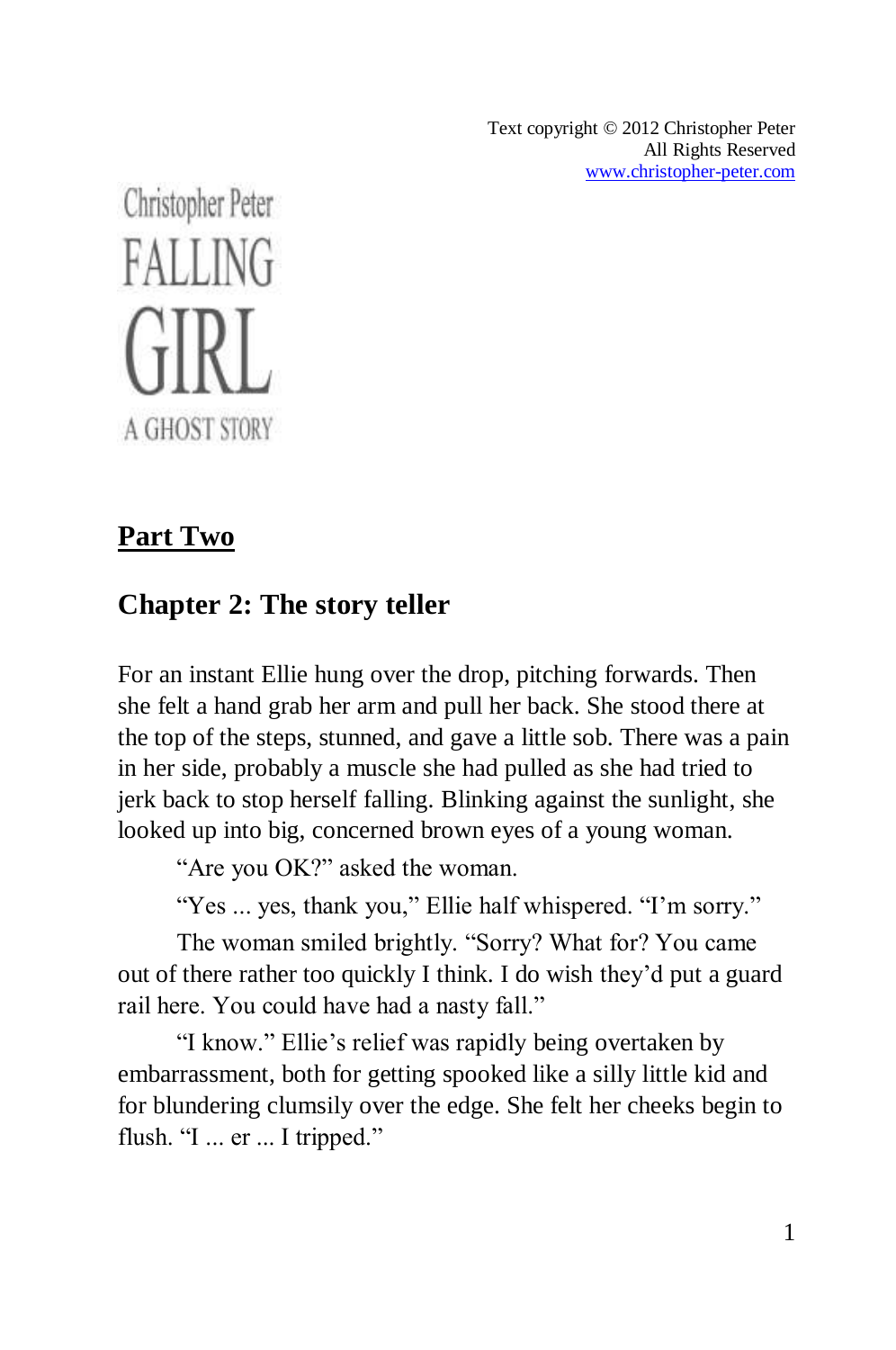"I could see that. Come and have something to drink – do you good after that shock. My name's Miss Grant by the way – but you can call me Sarah. How do you do." She held out a slim white hand.

Ellie took the hand shyly. "My name's Ellie. Thank you for catching me."

"Don't mention it. I'm just glad I happened to be in the right place at the right time. Anyway, come and meet some friends of mine. Are you here with anyone else?"

"Yes, my Dad's here too." Callum wasn't worth mentioning. Ellie couldn't see either of them for the moment anyway. She began to follow Sarah Grant down the steps, looking over the edge on the left. It wasn't a big drop but a blind fall onto the rough stone paving directly below would have had nasty consequences. She shuddered and tried not to think about it.

Once out on the grass Sarah headed over to the picnic rug, around which four other figures were now sitting or standing. Ellie trotted alongside and had a proper look at her companion. Fair in hair and complexion and with those wide brown eyes, Sarah Grant was strikingly pretty. Slim and petite, she had an almost waif-like air about her, as if a stiff breeze might blow her away. Her hair was tied back with a ribbon that matched the dark red polka dots on her long white dress and the cardigan draped casually around her shoulders. She was elegant in a slightly old-fashioned kind of way; and there was something else, like an aura of confidence and authority that belied her slight frame. "Are you a teacher?" Ellie asked without really thinking.

Sarah laughed. "Yes, how did you guess? Look, here are my new friends. Meet James and Helen."

On the picnic rug sat a young boy and girl among some scattered plates and remains of food. As Ellie approached the boy jumped to his feet, and she saw that he was older than she had first imagined, tall with a mop of fair hair. He was strangely attired in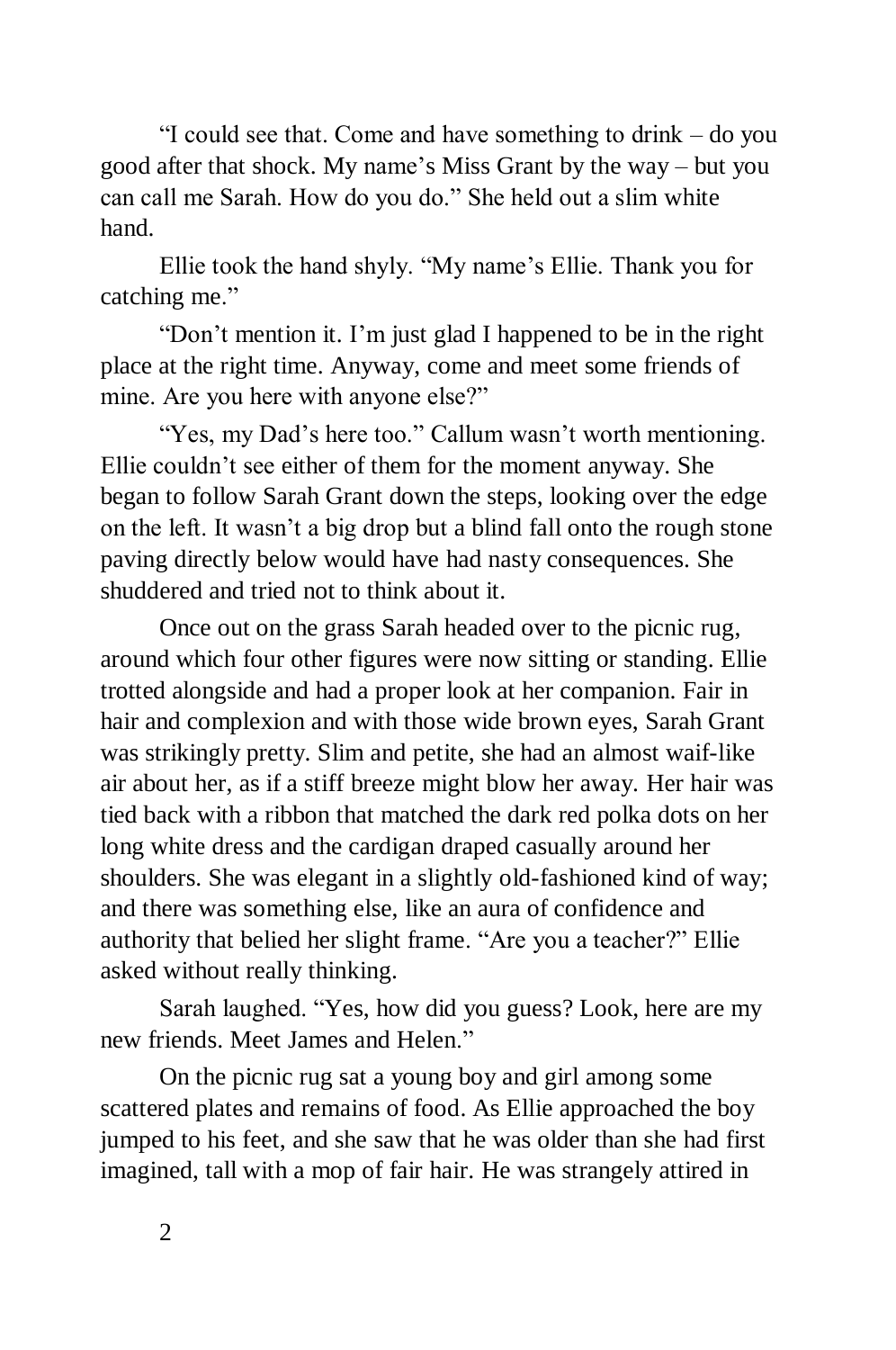grey shorts and socks, a white shirt and a green tank-top. It was a curious combination of clothing, making him look both younger and older at the same time, a sort of cross between a nursery school kid and a middle aged man. What his clothes did not make him look like was a teenager, even though Ellie guessed he was probably about fifteen or sixteen.

"Good afternoon, I'm James. Jolly nice to meet you. How do you do?" said the boy in a kind of rich, plumby accent as he gave a funny little bow and extended his hand to her.

"Hello. I'm Ellie." Slightly bemused, she shook his hand. The boy seemed nice enough – in fact he was quite good looking, despite his dubious Just William style fashion sense – but he spoke like he had stepped out from the pages of one of her Mum's old Enid Blyton books that Ellie used to read. No-one still talked like that, surely? Well, apparently at least one person did.

"And this is my sister, Helen," James added, gesturing to the girl who was now also standing.

"How do you do? Delighted to meet you," said Helen, smiling and holding out her hand in the same polite way as her brother. Make that two people who still talk like the Famous Five, thought Ellie. You could tell they were related – she had the same emerald green eyes and jolly gymkhana accent. Her light blue dress went almost down to her bright green shoes, and her long brown hair was tied in two ponytails hanging down over her shoulders, making her look, like her brother, younger than she probably was. She reminded Ellie of someone but she couldn't quite put her finger on whom.

Ellie responded again in her rather less fulsome way, and then paused awkwardly. She still felt a bit shaken, as well as selfconscious about what had just happened outside the chapel; and she thought these two must have seen it. If they had, then goodness knows what they must think of her.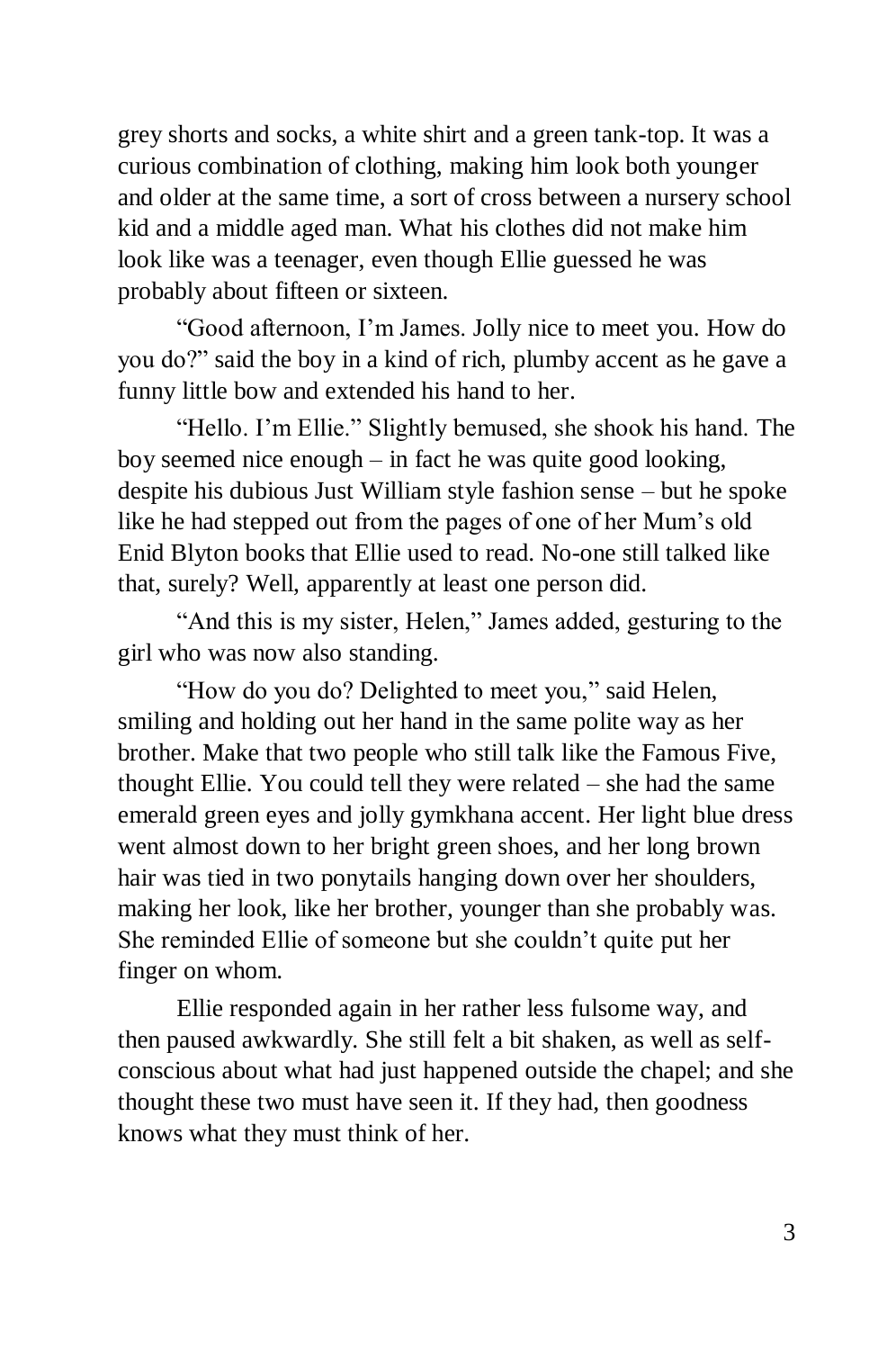"Are you going to offer Ellie any of that rather fabulous chocolate cake?" said Sarah, raising her eyebrows at her two young companions.

"Yes of course!" said Helen. "Where are my manners? Please join us. Have some cake! It's quite gorgeous. Mother made it."

"Thank you," said Ellie, and sat down on the edge of the warm rug. The chocolate cake did look good, and there wasn't much left of it.

Sarah knelt down beside her. "James and Helen are here with their parents. Where are they – still exploring I suppose?"

James' smile faded and he suddenly looked serious. "Well … Father stayed outside actually. But Mother … she's around here somewhere, but she's been gone ages." He frowned at his watch. "That's rather odd I must say, I think my watch must have stopped ... it seems like we've been here for simply hours now."

"She hasn't been gone *that* long," said Helen. "She's probably just gone up in the keep or somewhere like that." She giggled suddenly. "I do find it funny how you worry about Mother so. Still tied to her apron strings, I sometimes think!"

"Oh, don't talk such rot Helen!" James retorted sharply. But although he wore a slight frown as he regarded his sister, it struck Ellie as being more of a caring, big brotherly sort of look. An obvious kind of warmth suffused it. It was undeniably very different from the bone-freezing stares Ellie got from her own stepbrother. On that thought she looked over her shoulder towards the gatehouse but there was still no sign of Callum or Dad. Where the heck had they got to? When she turned back she caught Sarah gazing right at her, those brown eyes curiously sad all of a sudden. It made Ellie feel a little uncomfortable, and she was relieved when Helen passed her a slice of cake.

"Thanks." Ellie took the cake. "It's very kind of you." She took a bite. It was lush – moist, rich and very chocolaty. The two girls munched in contented silence while Ellie looked around at the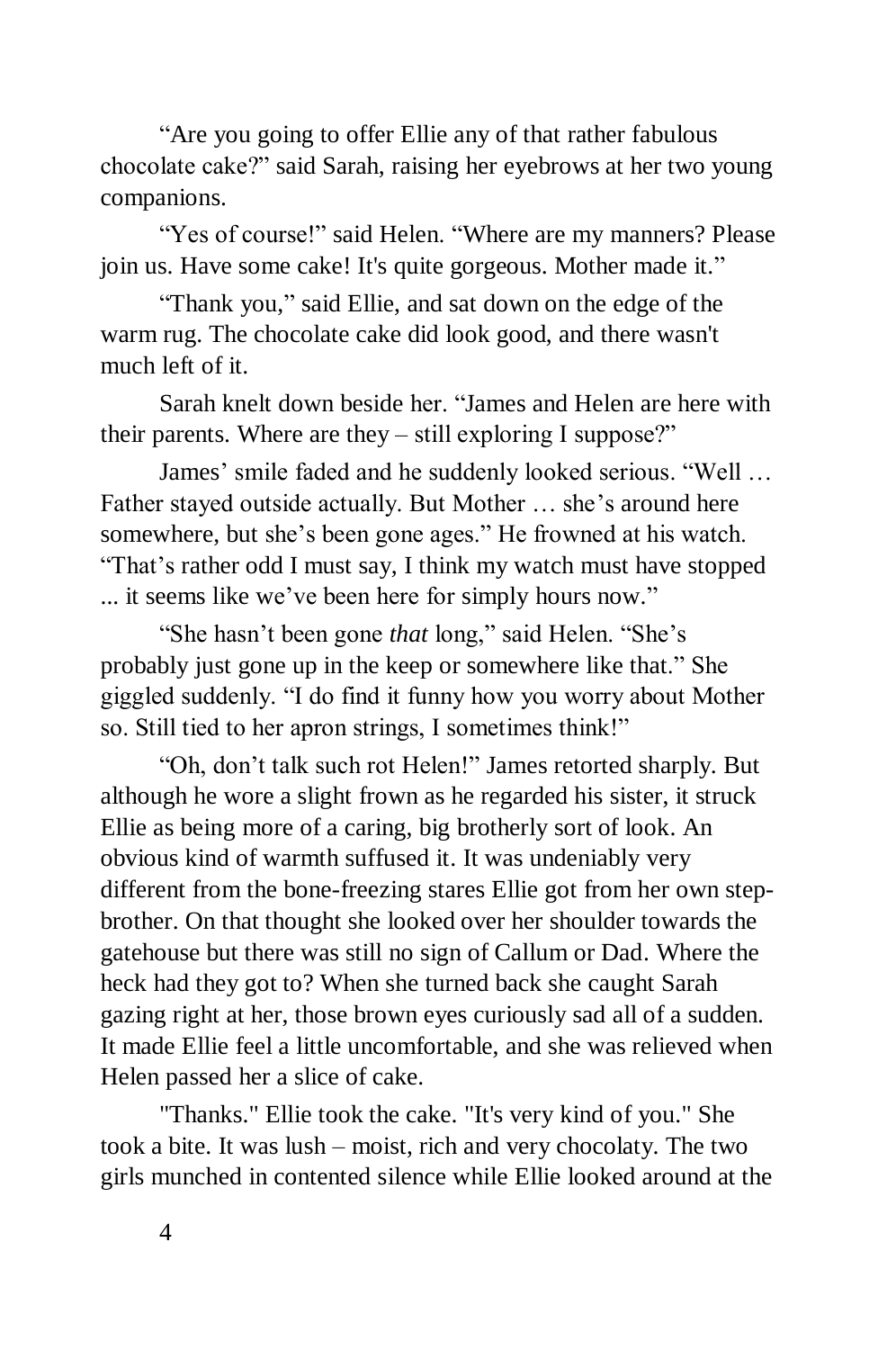bright green grass and the old stone walls bathed in dreamy sunshine. It really was a gorgeous day now. Then she suddenly remembered something she had seen a couple of minutes earlier. "Where are the others?"

"Others?" asked Sarah.

"Well … there were other people here just now – two others? I mean …" Ellie frowned. She had seen *four* people here around the picnic rug as her and Sarah had walked over … hadn't she? But they weren't there now. Had they left without her noticing?

Then she noticed James peering keenly at her, his eyes narrowed with something like suspicion. "I say … what did they look like, these two others?"

"Um … I don't really know …"

Sarah laughed. "Ellie, I think the sun must be going to your head. Only Helen and James were here. Now, what about the story?"

"Oh yes, the story! We really must hear the rest." Helen leaned forward and tugged at her brother's sleeve; James looked doubtful, but after a glance towards the gatehouse he sat back down in silence.

"The story? What story?" asked Ellie.

"Miss Grant's a *story teller*. And she's started to tell us a story. It's awfully good. And she was just about to tell us about the *ghost*!"

"The ghost?" Ellie's eyes flicked involuntarily back towards the chapel.

"Yes, Ellie." Sarah laughed again. "Helen's getting rather ahead of herself though. I hadn't said anything about a ghost." She paused, looking around at each of them with a slightly playful look on her face. "Not *yet* anyway."

"Do you work for English Heritage then?" asked Ellie.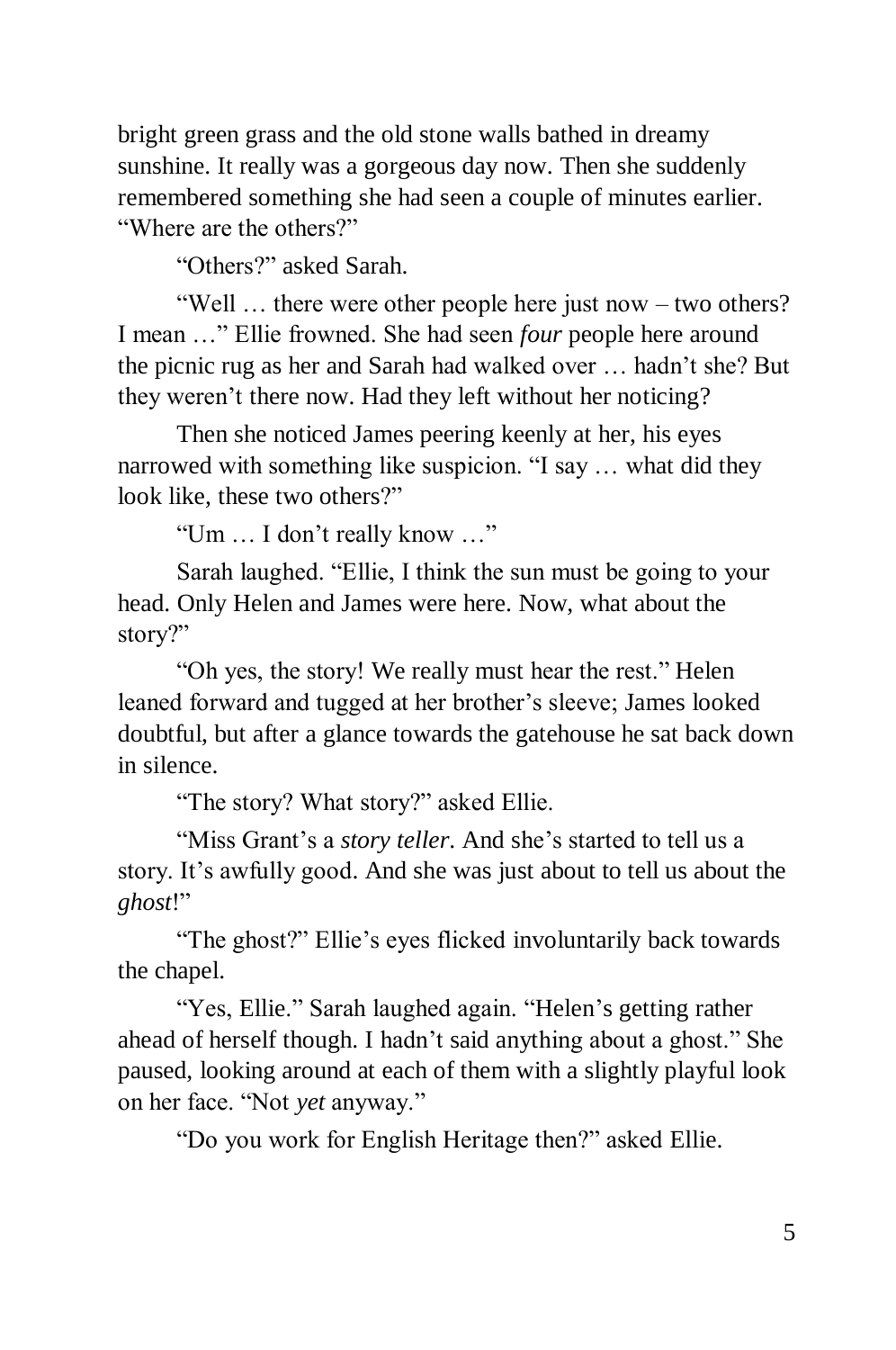"English Heritage? No ... not exactly. But I certainly do work here – and it's my job to tell stories. Do you want to hear this one?"

"Yes please." Ellie had heard of story tellers in castles before, especially during the school holidays, but she hadn't realised there'd be one there today.

"Well ..." Sarah pulled her feet under her and sat still for a few moments, looking down at her clasped hands. Curled up there on the rug, she suddenly reminded Ellie of a cute little white mouse she had owned once. "Once, a very long time ago – in the late fourteenth century in fact – this castle was owned by a wealthy lord called Hugh Pentrillis. It was then at the height of its splendour. Hugh's father had completed the last major phase of building here, including new outer walls – called curtain walls – corner towers and the great gatehouse you came in through."

Ellie nodded. "Yes, that makes sense. They look about thirteenth century. The keep's older though, isn't it? It's square so it looks more Norman – like early twelfth century, or late eleventh maybe?"

Sarah raised her eyebrows and smiled. "Why, Ellie, you do know your castles, don't you? Well done!" There was genuine admiration in her voice. It caught Ellie momentarily off guard, so used was she to hearing sarcasm instead of praise; then she blushed, realising she'd probably sounded like a smart-alec. "You're absolutely right," Sarah continued, appearing not to notice Ellie's discomfort. "The keep was part of the original castle built by Henry Pentrillis around 1220."

"Anyway, where was I ...? Oh yes. Well, Hugh Pentrillis was a wealthy and content man. He owned a lot of land around here, and he lived in a castle that was considered to be the most impressive in the county. As you might know, this part of the country has had a turbulent history, but there was peace at this time, so there was little to disturb the genteel existence of his family. Hugh was married and he had four children. Of his two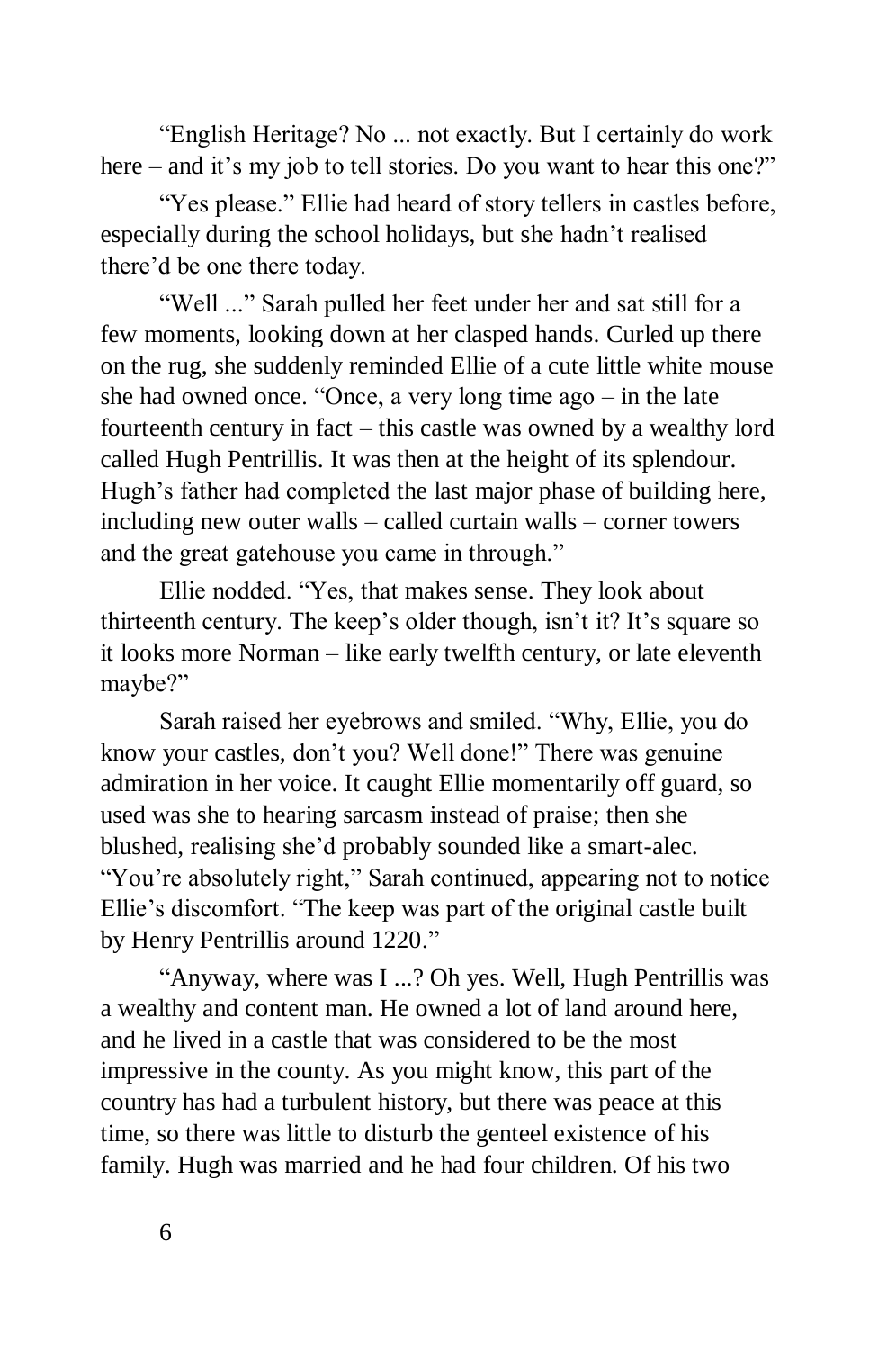daughters, one died as an infant – a sadly common occurrence in those days – but the other, whose name was Margaret, grew into a beautiful young woman."

"Well, when I say that she was a young woman, I mean really very young. In fact, at the time of this story she would not have been too much older than you girls – around fifteen or sixteen years old perhaps. This was a time when girls tended to be married at a very young age, or at least an age that we would think very young in these modern times. People did not live as long in those days. Life was shorter, and girls married and started families earlier."

"Anyway, I digress. Margaret Pentrillis was, in fact, so beautiful that her fame spread far and wide. She had many admirers. Her father would no doubt have liked her to make a good match and so increase the family's wealth and status still further, but he also loved his daughter dearly and desired above all her happiness. That was not a common attitude in those days. Marriage was not necessarily about love – in fact, love was often not considered important at all, as we would understand it. It was more about what was best for the family, and the kingdom was full of ambitious noblemen busily engaged in forging the most advantageous alliances via their offspring ..."

"Oh for goodness sake, we've had all this once already!" If Helen thought she had uttered these petulant words under her breath quietly enough that no-one else would notice, she was sadly mistaken. Sarah stopped, and for the first time her smooth forehead wrinkled into a frown.

James's reaction was more extreme. "Helen! Why – I cannot believe how rude you can be at times!" His face had reddened. "Apologise to Miss Grant at once!"

Helen looked first startled, then a little tearful. " $S -$ so sorry, Miss Grant. Please forgive me, I didn't mean to be rude ..."

Ellie couldn't help feeling sorry for her. She glanced nervously at Sarah, wondering if the school-teacher in her was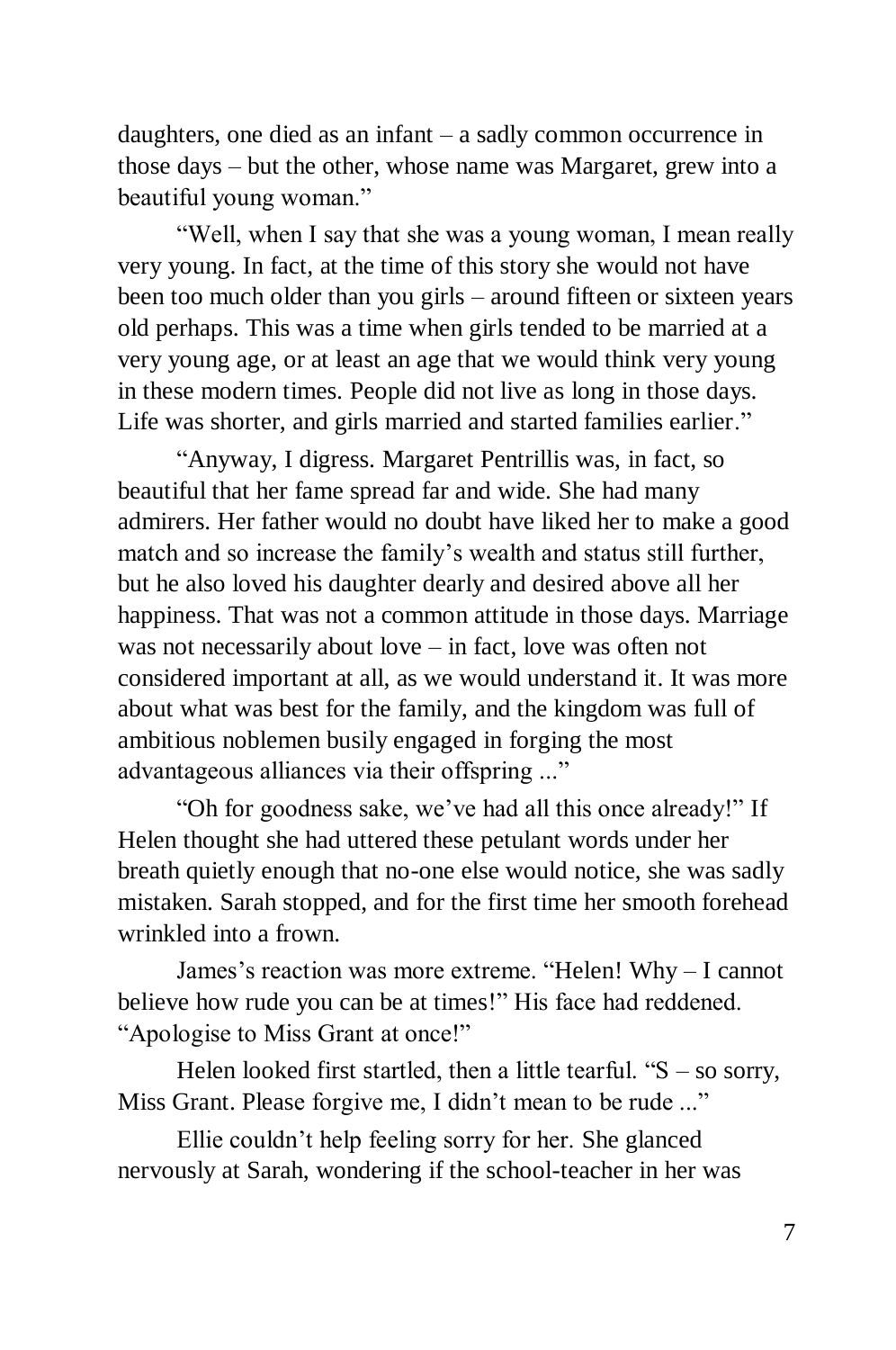about to come out in full force to administer an ear-bashing to the errant child; but, instead, the woman's face broke back into its habitual smile. "That's quite all right, Helen, you just need to learn to be a little patient. I know that Ellie here is interested in the history. I really am about to get to the interesting part, I promise."

If Sarah Grant appeared satisfied with Helen's apology, then judging by the face he pulled James did not. He lapsed into a vaguely sullen silence, gazing straight ahead at no-one in particular. Ellie wondered what had happened to the impeccablymannered young gentleman of a few minutes earlier.

Sarah resumed. "I have already said that Hugh Pentrillis lived a content and peaceful life, but actually there was one exception to that. Have you heard of Newton Castle – it's about ten miles west of here?"

"I have," said Ellie. "I went there once. There's not much left." That was something of an understatement, as that castle consisted of little more than a grassy mound surrounded by nettlechoked ditches, with barely any surviving masonry to be seen. It occurred to Ellie that if Callum found a decent castle like Pentrillis boring, then Newton Castle might cause him genuine suffering. She made a mental note to request an access day visit to there as soon as possible.

"No, that's correct, very little now," said Sarah. "But in the fourteenth century it was reasonably impressive, and at that time it was owned by one Robert de Vane. Now the de Vane family had a somewhat dark reputation, and Robert himself was no exception. In fact he was popularly known as ..."

"Black Bob!" interjected Helen with some relish.

"Quite so. History does not record him to have been, shall we say, a very nice man. And the very worst thing he did was to send his son here to Pentrillis Castle, possibly with the desire for him to secure the lovely Margaret's hand in marriage. Now, the young Walter de Vane was no great catch. He was a pale and sickly young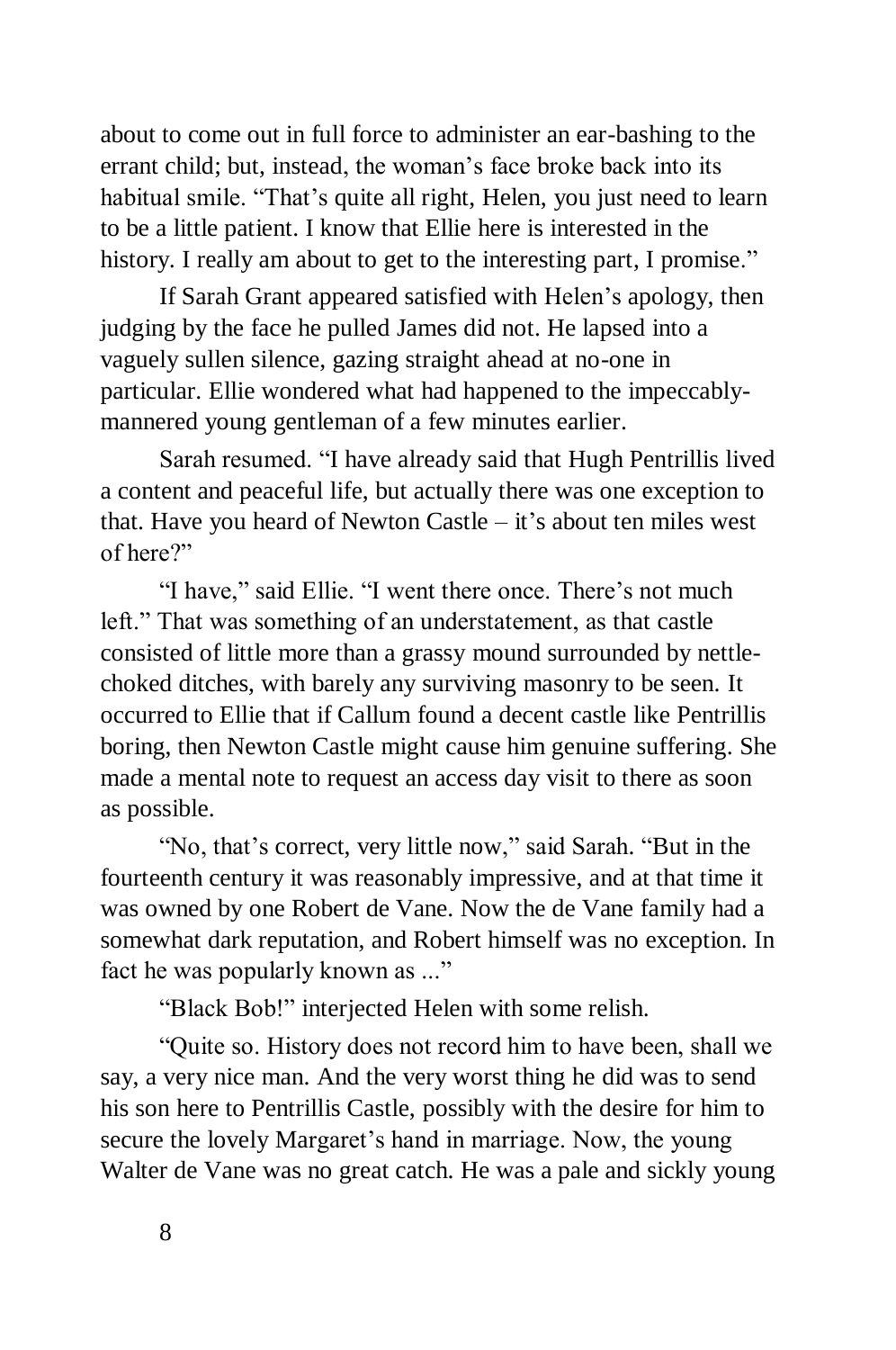man. His father beat him as a child, and possibly as a young adult too, so we should not stand too harshly in judgement of him. Nevertheless, Walter was by all accounts fussy, spiteful and selfpitying. Margaret may well have felt some sympathy for him, but it seems inconceivable that she should desire him for a husband."

"Why did Hugh agree for Walter to come here, then?" asked Ellie.

"Well, Hugh was a good and fair man, and following a history of bad blood between his family and the de Vanes, he may just have wanted to make the conciliatory gesture of welcoming the heir of the de Vane estate at Pentrillis. I am perfectly sure that he had no intention of his daughter marrying into the de Vanes. Poor man, he surely could never have imagined the tragedy that his kind act would bring upon his family, not even in his darkest nightmares."

Helen was leaning forward now, chin on hands, eyes wide with anticipation. Meanwhile the general concept of family tragedy prompted Ellie to look at the gatehouse and around in search of her own relatives, but still they were nowhere to be seen. Where *were* they?

"Walter de Vane was to stay here for three days and nights. The first two of those passed without incident. He was a most disagreeable guest. He muttered about the food and wine, complained about his room, and on one occasion sent Margaret's pet dog yelping away with a swift kick when the unfortunate creature ventured to sniff his leg. All this his hosts bore with patient grace. During this time, he showed barely any interest in Margaret; and although she attended to him during meal times, he spoke infrequently to her. All of which made what happened on the third and final night all the more shocking."

Sarah paused, no doubt for dramatic effect. Ellie found herself wondering how the story teller knew all these details; it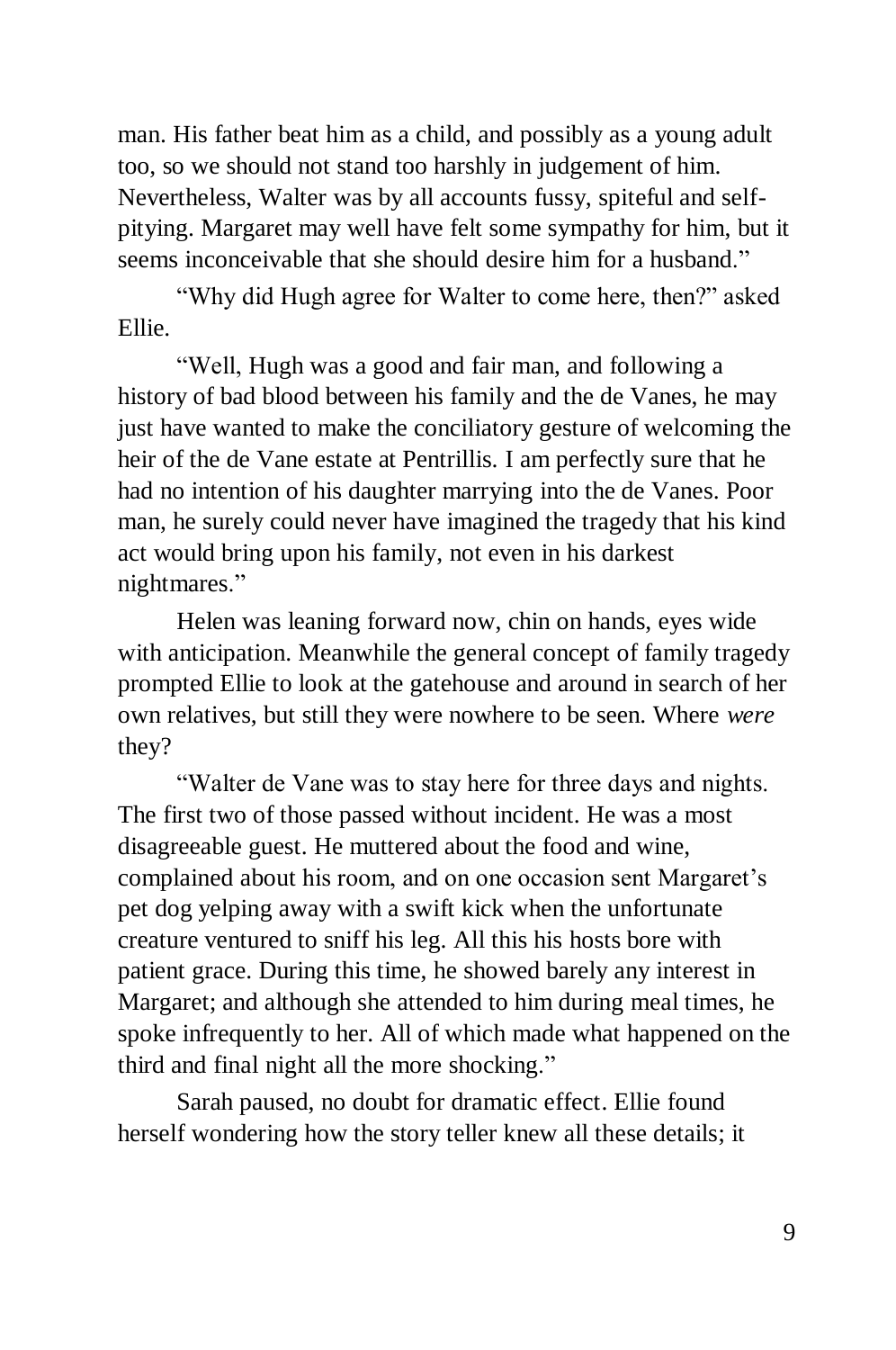might, she decided, be what her Dad would call a "shaggy dog story", sexed-up for the tourists. Still, it was entertaining enough.

Sarah rose up on to her knees, spread out her arms and assumed a louder, slower and more significant kind of voice. "That last night, after supper, Walter invited Margaret up to his apartment in the top floor of the keep. Of course her father accompanied her – it would have been unthinkable for an unmarried girl of her reputation to have gone there alone. It was a stormy night and the wind howled restlessly around the old tower. A servant brought wine and, rather typically, Walter made a great show of choking on it, pronouncing it to be off and demanding that more be brought. Hugh, both embarrassed and exasperated, followed the servant out of the room to try the wine for himself. Of course there was nothing wrong with it, and he returned to the room immediately – only to find that Walter and Margaret were not there. He was halfway up the steps leading up onto the battlements before he heard a terrified scream. His daughter's scream."

"What happened?" asked Ellie.

"When Hugh reached the roof, he could see little through a sudden squall that drove rain like iron rods sideways though the air. He caught a glimpse of two figures in front of him, apparently struggling. Then they were gone, and there was another scream that died away to nothing."

"You – you mean ... they ...?"

"The shattered bodies of Margaret and Walter were found at the base of the keep. No-one knows why they fell, or even what they were doing on the battlements in the first place. The Pentrillis version of events was that Walter must have somehow persuaded Margaret to go up there with him and then tried to force himself on her, and in the ensuing struggle they both stumbled over the parapets and fell. The de Vanes maintained that it was a tragic accident, caused partly by the storm, and that Margaret must have been at fault in leading Walter up there. Certainly Robert de Vane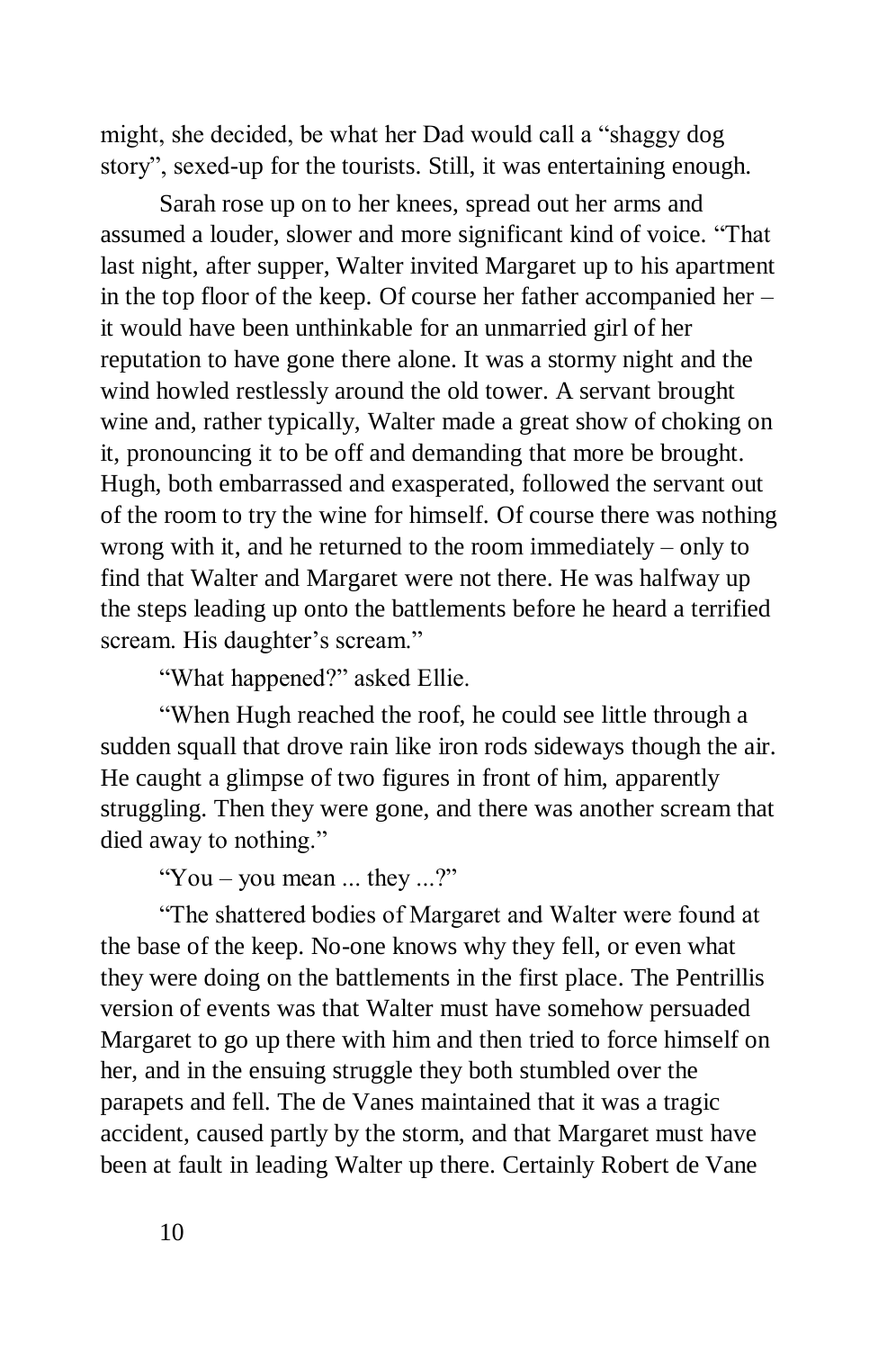bore a grudge against Pentrillis for the rest of his life, claiming that his son had not been treated and protected as he should have been. As for Hugh, he died a broken man within a year. He blamed himself, I am afraid, for leaving his daughter unprotected, even for just a moment."

Sarah looked straight at Helen. "It was not many years later when the rumours of the haunting began."

"W – what  $?$ "

"And even to this day, the story is told. Of a presence, that of a frightened woman who roams the corridors of this castle, lost and inconsolable. Looking for her father perhaps, and never finding him. Utterly desolate."

Ellie looked at Sarah wonderingly. Well, what a story this had turned out to be. Was there a punch line? The story teller lowered her voice and began to cast watchful eyes around her at the old walls as if something within them might be listening.

"But she is not only searching. She is also running away. She is terrified, and she has very good reason to be. Because you see, there is another presence here: the dark, malevolent, grasping spirit of Walter de Vane. In the very darkest places you may find him, if you are very unlucky – or he may find you. Stay away from the dark, is my advice to you. It would be no laughing matter to fall into his dead hands. You may never move again."

Helen looked like Walter de Vane may already have reached out one of those ghostly hands to smite her, so statue still did she sit, wide eyes locked on Sarah's. Ellie thought about summoning up the courage to say something – after all, Sarah had quite clearly scared the girl and didn't seem about to leave off – when it was James who broke the spell.

Throughout the story James had been giving every impression of wanting to be somewhere else, and when Sarah reached the climax he gave a little snort and looked over his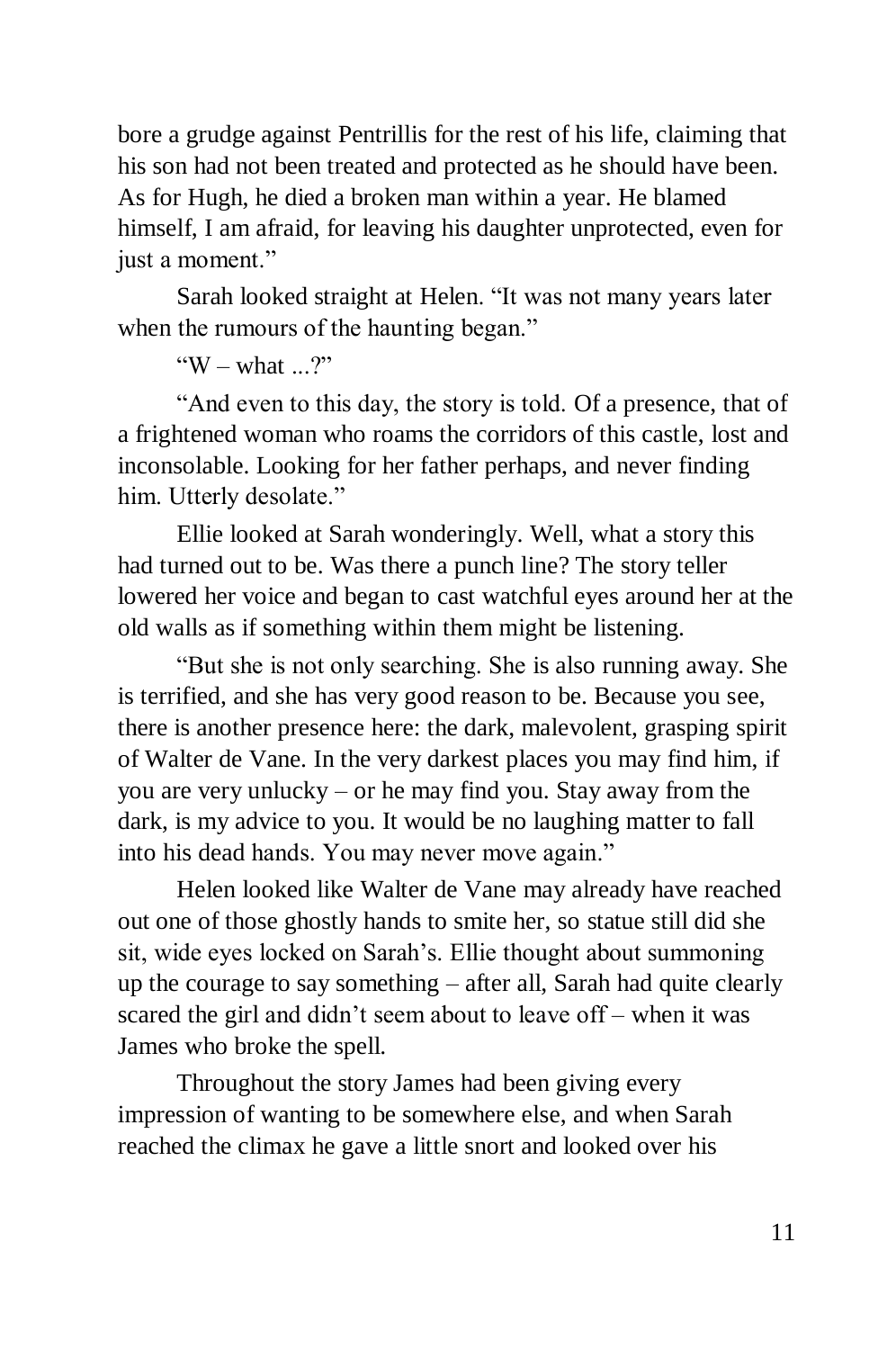shoulder as if willing his elusive mother to appear out of thin air and save him from this mad woman.

This was not lost on Helen, who glared at her brother "*Now* who's being rude?" she exclaimed suddenly. "Miss Grant's trying to tell her story and you just look *bored*! Stop looking for Mother – she knows where we are doesn't she?"

James didn't look flushed this time; instead his face was chalk-white as he struggled rather uncertainly to his feet. "Well I didn't really like that story – begging your pardon, Miss Grant,  $but$ ."

"Don't worry, James, it's only a story," Ellie felt moved to say. He looked even more spooked than his sister. "There aren't really any ghosts. It's just a legend. Isn't it, Sarah?"

Sarah just looked at her, a slight smile on her lips.

"It might be true, though," said Helen, talking rapidly in her excitement. "I mean, who knows? That poor young woman dying so horribly like that, and that awful man. I do sort of wonder if it might be true after all, don't you think James?"

"Well ... no ... I ...."

"No, it's just a story isn't it? No-one has ever seen the ghosts have they?" Ellie asked Sarah again, starting to feel slightly irritated at the story teller's failure to reassure James when he so obviously needed it.

"Well, now that *is* a good question Ellie. What do you think?" Sarah laughed again. She laughed a lot, but now it was jarring, out of place.

"What do you mean? I think it's just a story, like I said."

"And why on earth would I tell a story if it wasn't true?"

"Well ... because you're a story teller."

"Yes, we all know that. But that fails to answer my question, does it not? Why, as a story teller, would I waste my time spinning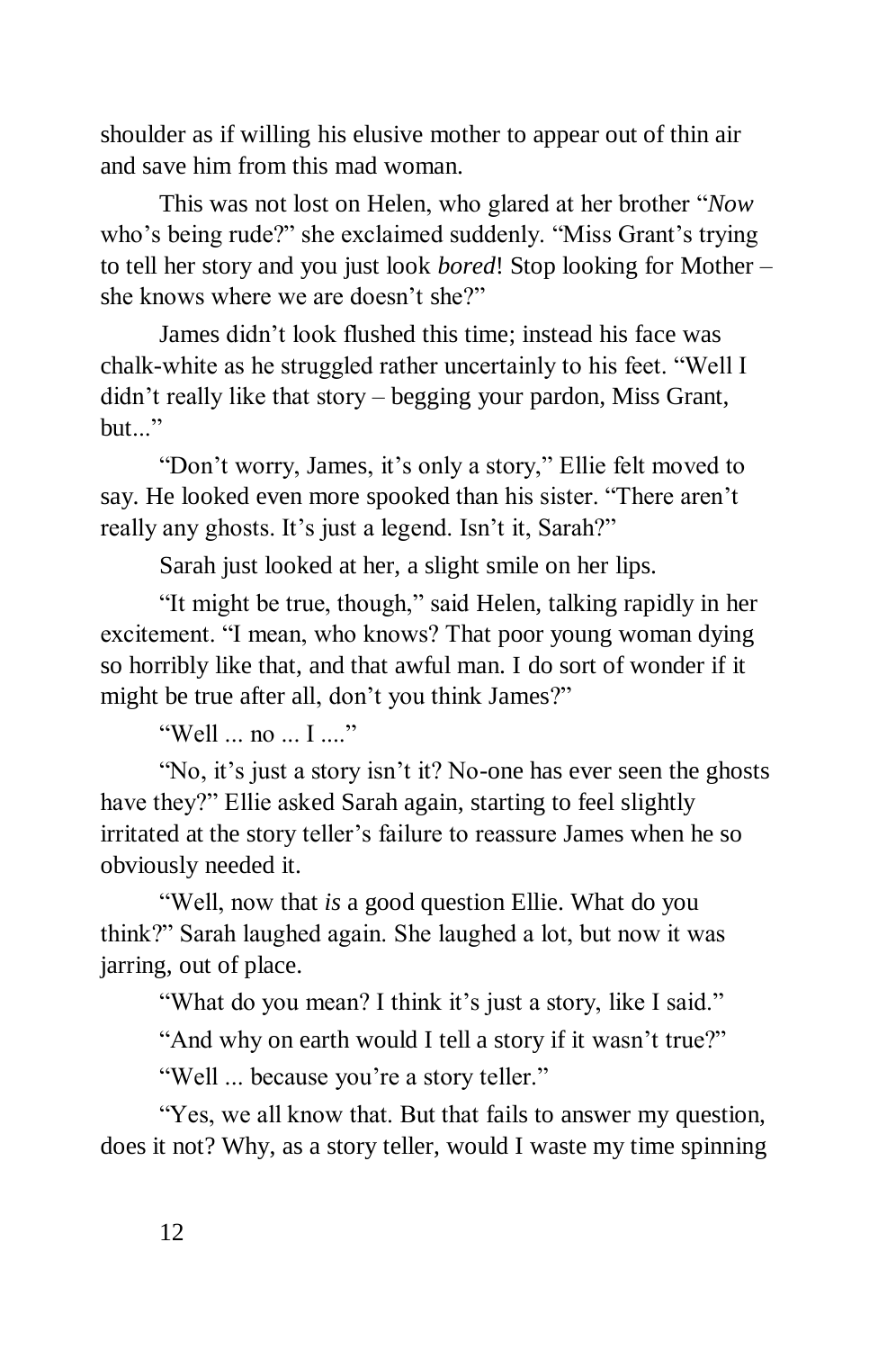some silly yarn, when I could tell you one of the fascinating true stories from the long and rich history of this castle?"

Sarah Grant's smile was still there, but it was a bright, penetrating gaze that now bore down on Ellie. This, now, was the school-teacher, an altogether scarier mouse; and Ellie had the unmistakable feeling that she had said the wrong thing, was answering back or being cheeky or something, even though she couldn't quite work out how. Suddenly she felt very small. She looked around at the other two but there was little support to be had. Helen was gawping rather comically at Sarah, apparently hanging on every word the woman said. James, pale and distracted, seemed quite deliberately to be looking the other way.

"W-well ... I'm sure most of the story is true – I mean, Hugh and Margaret Pentrillis and all that. But ... um ..."

"What, Ellie?" Sarah said quietly, delicate eyebrows raised. "What part of my story was not truthful in your eyes?"

"Well – you know. The last bit. The bit about the ghosts." To her great annoyance Ellie could feel her cheeks prickling.

"Oh. So that was a lie was it?"

"A *lie*? No ... no ... just ... look, you don't *really* believe in ghosts do you?" Ellie was almost pleading now.

"I do, as a matter of fact. Some people think they're far too clever and sophisticated to believe in such things of course. Ghosts have been seen, Ellie. There have been witnesses. In fact I have seen, and heard and felt, them myself. They're real, Ellie. As real as the ground beneath you, as the air around you, as the sky above."

All this time, Sarah Grant's brown eyes – now hard as coal – never left Ellie's, and her voice never strayed from its calm, unyielding path. Madness had never sounded so irresistible. Ellie, throat dry, found she had no further response.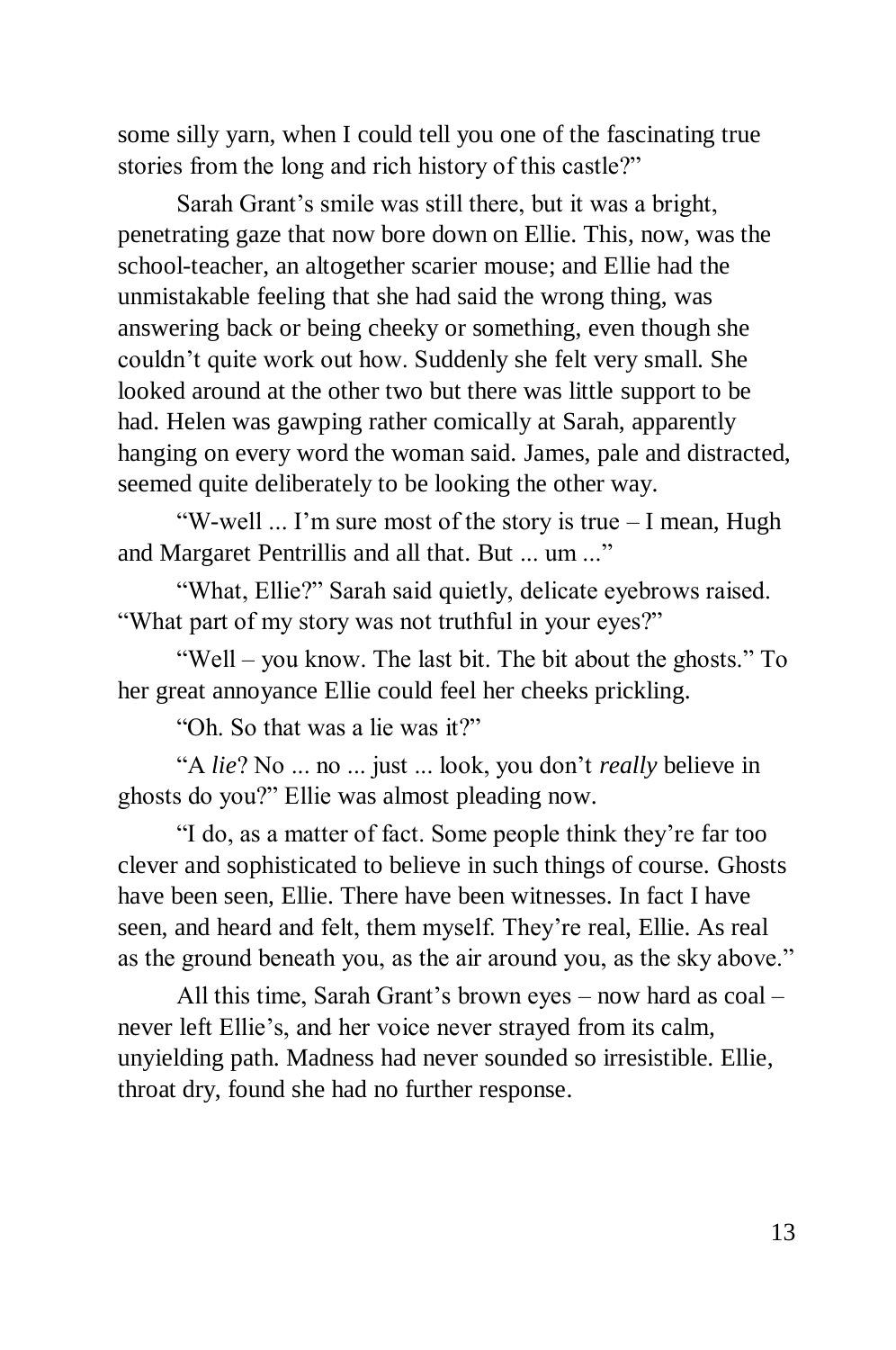"I'm going to look for Mother again," announced James. "I think she might be over there." He pointed towards the gatehouse. His voice was loud, but Ellie noticed his raised arm was quivering.

Helen gave a huge, exaggerated sigh. "Oh James, stop being such a *bore*. Why can't we just stay here? Did Miss Grant's story scare you?"

"Oh, Helen! As if I would believe any of that rot! Grow up, will you? Why do you have to be such a silly, selfish little girl the whole time?" Small rosy patches flared on James's white cheeks.

Helen sprang to her feet. "And why do *you* have to be such a stuck-up prig all the time? You're always on your high horse. It's just not fair! Even when we met Miss Grant you were scolding me, and *she* told you to leave me alone!"

"Please – Helen, James ... please calm down." Mean Miss Grant had flipped back to mousy Sarah. She didn't seem to like these arguments. But what had it got to do with her?

Helen rolled her eyes. "Oh, *all right* James. I suppose we should find Mother now. Would you like to come, Ellie?"

Ellie hesitated. Confused and slightly humiliated by the weird slapping down she had just received from Sarah Grant, she wasn't quite sure what to do next. "Well … I'd better wait for Dad. He gets worried if I get too far ahead." Strange that he and Callum still hadn't appeared. They must surely be inside the castle by now and she just hadn't noticed them come in. Whatever, she wanted to see Dad and get away from Sarah. She didn't feel like taking any more grief from this story teller.

So Ellie was about to get up when Sarah beat her to it. "I'll come too, James, if you don't mind. I could do with stretching my legs. No more new listeners for my story yet anyway." She looked back down at Ellie. "You look tired, Ellie. Why don't you stay here and read your guidebook for a few minutes? Your father will be along soon I'm sure, and he's bound to see you straight away if you stay in the open right here."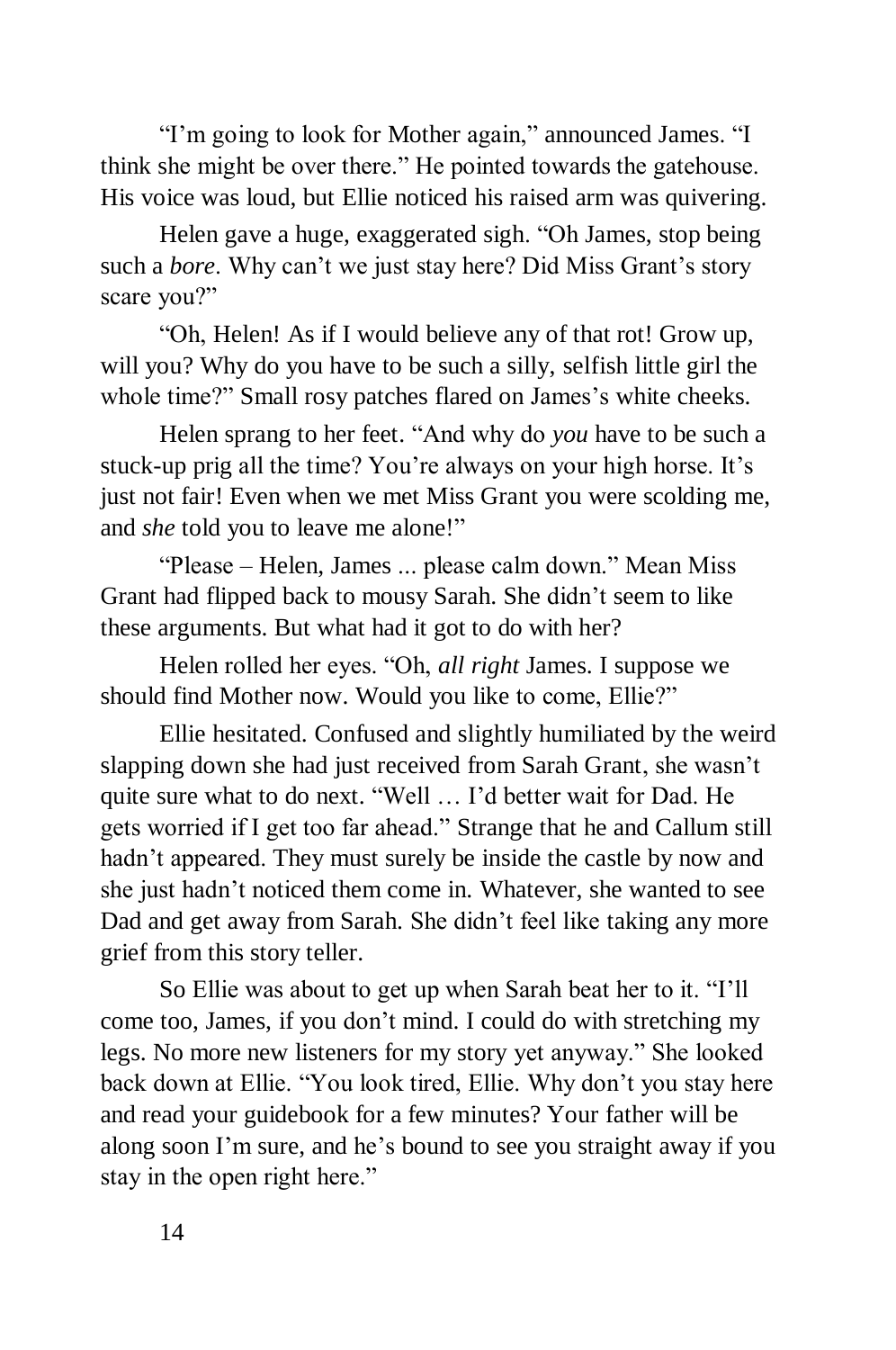Ellie found herself in no mood to argue. As long as Sarah left her alone, that would be cool with her. She watched the three of them walk off together towards the gatehouse, and thought again how oddly the two kids were dressed. Sure, old clothes came back into fashion sometimes, but she couldn't imagine James's fogey boy scout look being remotely trendy ever again. Maybe it was just that he wasn't very bothered how he looked, like a lot of boys. Helen's fashion sense didn't look quite such a lost cause, but it was still bizarrely juvenile. Ellie remembered Dad once wearing a somewhat dubious patterned zip-up cardigan, a well-meaning but disastrous gift from an elderly relative, and Mum making fun of it. She looked down at the grass and felt a little lump in her throat. Mum and Dad. Then she shook her head to dislodge the thought; there was no point in getting herself down again.

She yawned. The sunshine was searingly bright, forcing her to half-close her eyes, and she realised how drowsy she felt. Sarah was right. Ellie hadn't slept well last night, again, and she must look it too. A little lie down wouldn't hurt. The castle was still waiting to be explored of course, but that could wait just a bit longer, until Dad was there at least. She started to lay back down on the rug; then felt something hard and cold under one shoulder. Reaching behind her she pulled out an orange Frisbee – must have belonged to James or Helen she supposed. Never mind, they'd be back. She yawned again, lay down and closed her eyes.

The gentlest of breezes caressed her face. Sighing, she felt her body slowly relax. A bird was singing in the distance and from somewhere far up in the sky came the faint droning of an aeroplane, almost beyond hearing. She must get out of the sun in a minute, or she'd start to burn ... she'd get up in a minute ... yes, just a minute ...

And then, time was lost as Ellie's thoughts jumbled and tumbled slowly into unconsciousness.

Until she was somewhere else.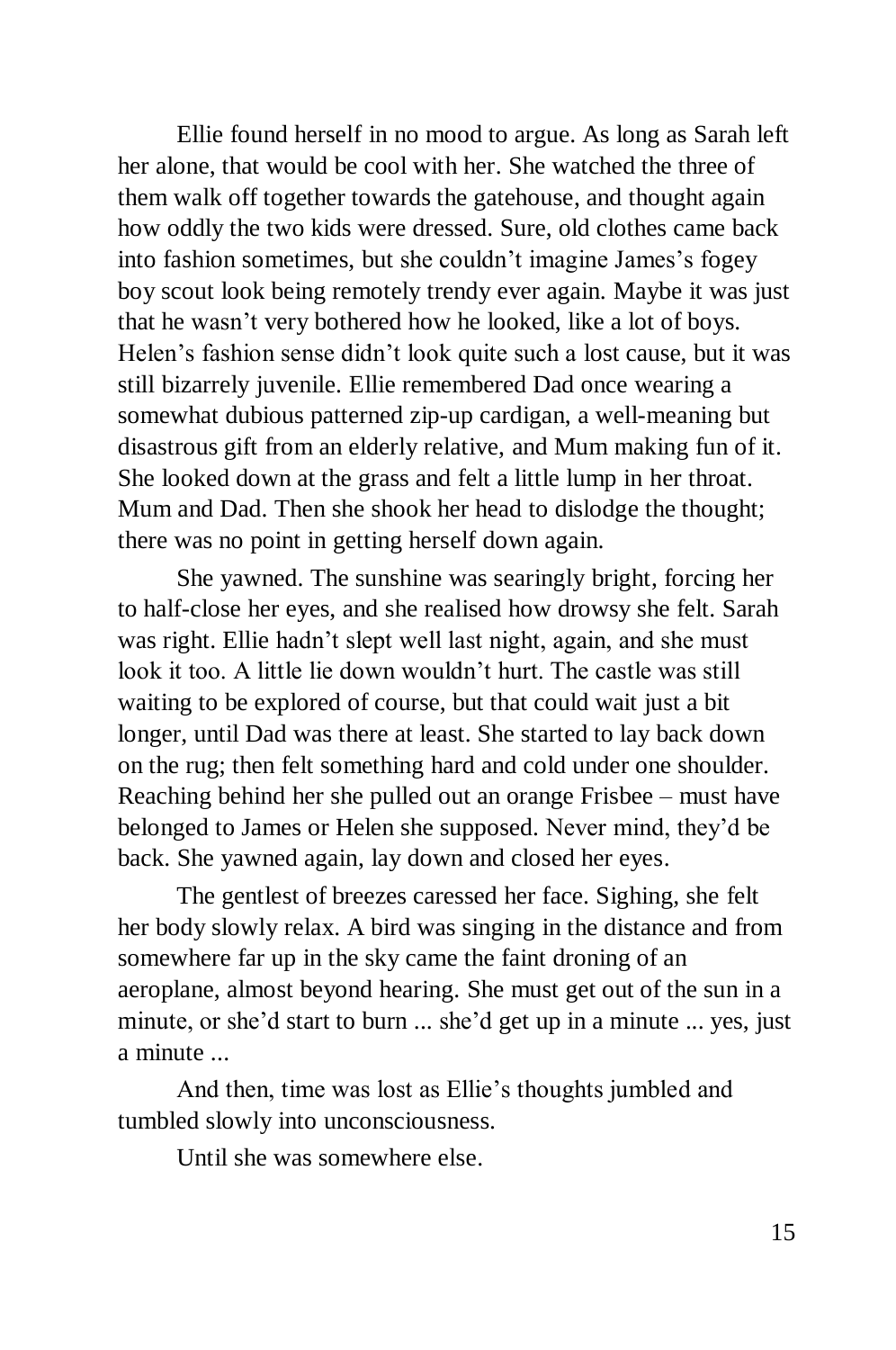*I'm standing in the air. I am high up. The wind is in my face, and the smell of rain is all around me. I'm stepping over to the edge, and I am looking down, down to the ground far below. I feel dizzy, and put my hand against the rough stone. Just one more step. What would it be like? There is pain behind me, and in front ... what? There has been no escape for me, and yet ... what if? The wind gathers and gusts, howling around me. The world spins. I move my foot, and it skids on wet stone. My other hand flails in the air, looking for support and finding none. I'm pitching forward. Sickeningly, I'm falling. My elbow cracks against something hard and I cry with pain. I close my eyes.*

*I can't stop falling!*

*NO .... !*

Ellie's eyes snapped open as a piercing scream cut through her sleep like a knife.

### **Chapter 3: Whispers in the dark**

Ellie scrambled onto her knees. For a few moments she was not fully certain whether she was awake or asleep. There was a sudden sharp breeze; she shivered, looked up and saw a grey cloud across the sun.

The scream had been a female's. Helen? Ellie thought it might have come from the inner bailey. She climbed to her feet, trying to blink the fuzziness from her head. There was no-one else in sight. She felt her eyes drawn towards the chapel; the arched doorway at the top of the steps was all black shadow, solid and impenetrable. She looked quickly away and began to walk briskly towards the gateway to the inner bailey; then she broke into a run, even though she was not at all sure where she was going or what she would find when she got there. Her bleary thoughts held the vague notion that Helen might be hurt.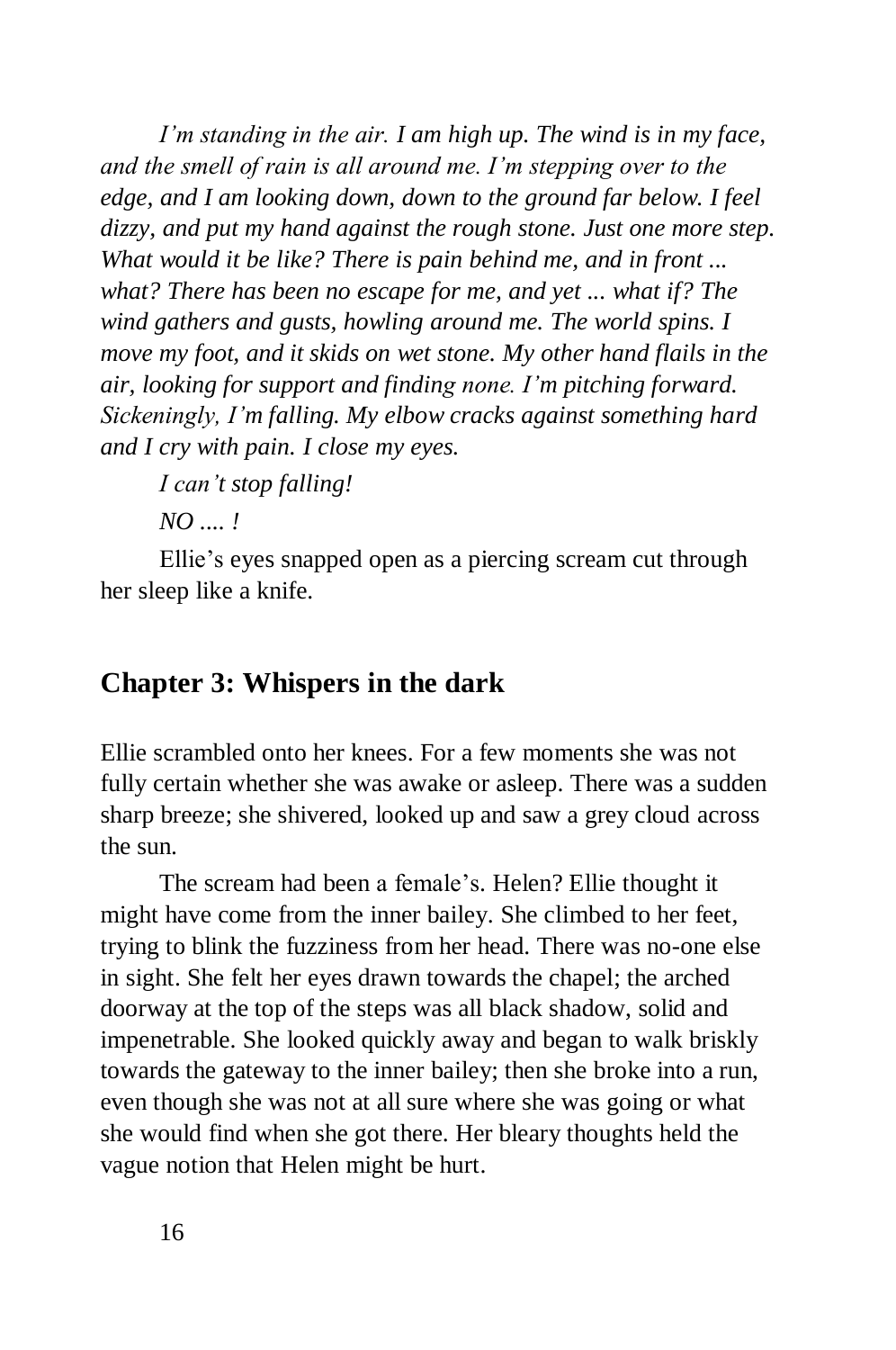As she rounded the corner into the inner bailey gateway, she almost ran straight into Sarah. "Oh! Sorry," said Ellie, panting. "Where's Helen? Did you hear that scream?"

There was a grave, almost stern expression on Sarah's face; pale before, it was now ashen white. Ellie took a step back and felt her heart beat even faster. "What's ... what's the matter?" she stammered. "Is Helen OK? What's happened?" Something about Sarah's manner frightened her.

Sarah regarded her absently, frowning slightly. "Oh, yes, Helen's perfectly all right. Don't worry." She looked slightly away to one side and added, almost to herself, "They will keep going off, you see. I wish they wouldn't."

Ellie looked past her to the inner bailey beyond. "Where are they?"

Sarah sighed. "It doesn't matter, does it?" She sounded weary now and slightly tetchy. "There's no point in trying to find them. Let's go and find your family. Come along." She strode past Ellie through the gateway back into the outer bailey. Ellie felt caught. She wanted to see the others and find out what had made Helen scream (if it had been her), but Sarah seemed insistent that she should go back with her. It felt like Helen and James had done something to offend Sarah, rather like Ellie had earlier.

Sarah turned back after a few metres when Ellie didn't follow. "Well, come along," she said, the note of irritation very clear in her voice now. "Be a good girl now. Your father will be worried about you, won't he?"

Now you really do sound like a teacher, thought Ellie. She was starting to feel a bit put out by this woman's tone, speaking to her like she was a little girl – and this after the earlier telling-off after that ridiculously overblown ghost story. Who was she to dish out orders? Even if she was a teacher – and Ellie realised she didn't even know that for a fact. Still, this woman was more than a little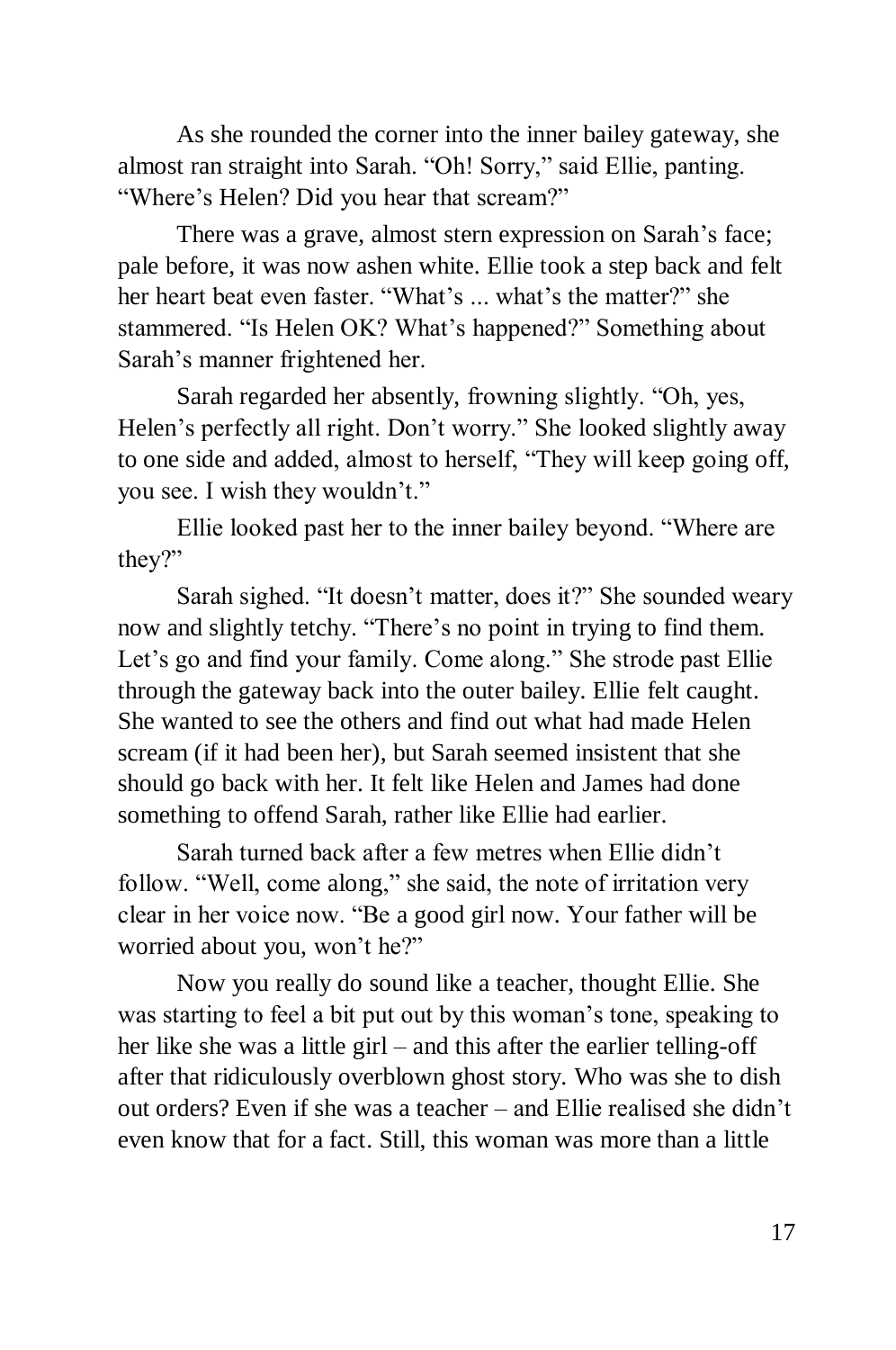intimidating in this mood; definitely more Miss Grant and less Sarah.

"No ... no, I want – I should go and find Helen ..." mumbled Ellie, feeling those stony brown eyes bear down on her once again.

"Won't your brother be worried too?"

"My *step*-brother. No, he won't. Have you seen him?" (Had Ellie even told her about Callum?)

"That's a shame," said Sarah, eyes softening. "Why is that, do you think? Why won't you come back and see him?"

Ellie felt herself redden. What were these questions about? Had Sarah overheard the spiteful exchange in the gatehouse passage? More to the point, why couldn't she mind her own business?

"I'm not going with you. I don't even know you," said Ellie finally, with what was supposed to be defiant confidence but came out more as croaky apology.

Sarah glared at her, and for a few nervous seconds Ellie feared she was about to get another lecture. This mouse had claws, and it looked more than ready to use them if provoked. Then, to Ellie's surprise, a faintly smirking smile spread across the woman's face. "Well, all right then," she said in an oddly forced, jolly sort of voice. "Please yourself. If I see your father I'll just tell him you refused to come back to see him. I'm sure he'll be delighted with you. Goodbye." And with that she spun around and strode off.

Ellie stood, catching her breath, half relieved and half indignant. Sarah Grant was evidently not as benign as she had first appeared, and talking about Callum like that had touched a raw nerve. Ellie hoped she wouldn't come across this woman again.

Anyway ... that scream – time to find out what was going on. The sun came out again as Ellie stopped a short way inside the inner bailey and looked around. She realised then that she didn't have her guidebook; she must have left it on the picnic rug. She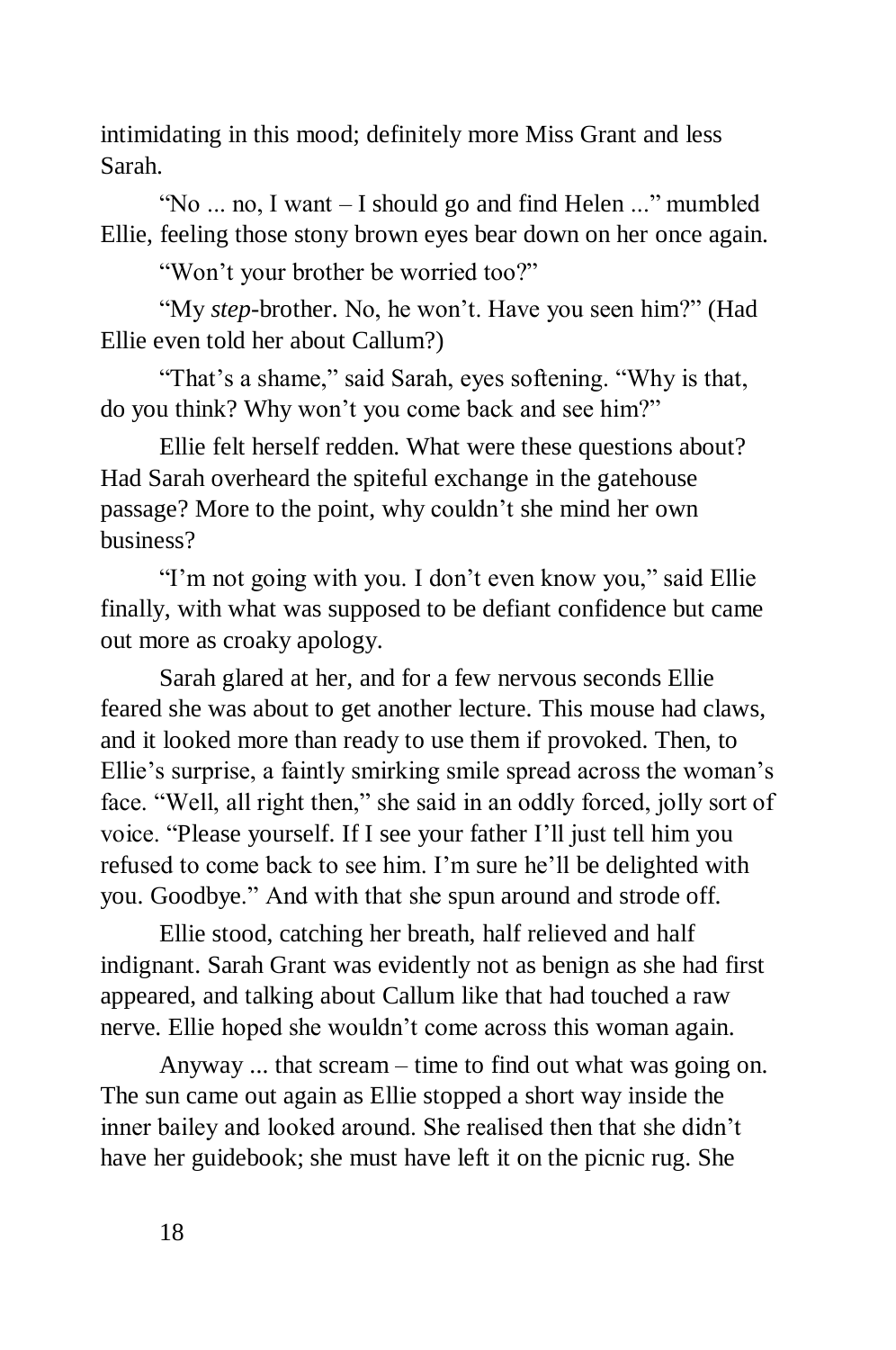briefly considered nipping back to fetch it, but being reluctant to encounter Miss Psycho Story Teller again, decided she could do without it for now – better to retrieve it later, preferably with Dad in tow.

She was in a smaller area than the large outer bailey, with mostly low ruined buildings ranged around a rectangle of grass. To Ellie's right a high arched doorway led into a long wide room open to the sky, with a large blank window high in the far wall; she guessed from its size that this building was probably the Great Hall. In front of her was the square grey keep, with a short flight of steps leading up to the entrance. On the left was the high outer curtain wall, and in the corner one of the great circular towers.

Ellie was just deciding where to go next when she heard a boy's voice from somewhere ahead. At first she thought it was coming from the keep, but then a figure emerged from a gap in a low wall to the right of it. It was James.

"Hello!" he called over, and began to trot towards her. "Ah, Ellie! I say, what luck! Another girl – that's what Helen needs. She's really had quite a turn."

"Yes, I did hear someone scream. Is she OK?"

"Oh yes, she's really quite all right, thank you," replied James cheerfully. "She thought she saw a ghost or something, the silly thing. Imagining things as usual. We were in a very dark passage you see. Would you mind terribly coming over to talk to her? She's in a bit of a strop with me I must say. I only said she should stop being a big silly."

"OK," said Ellie slowly, her mind battling to translate the Enid Blyton-ese as she accompanied James over the grass towards the low ruined building he had just come from. As they approached the gap in the wall, Helen flounced out in front of them. Her cheeks were flushed, and dangerous eyes flashed at her brother. "What do you mean, running off like that?" she half-screeched at him. "I'm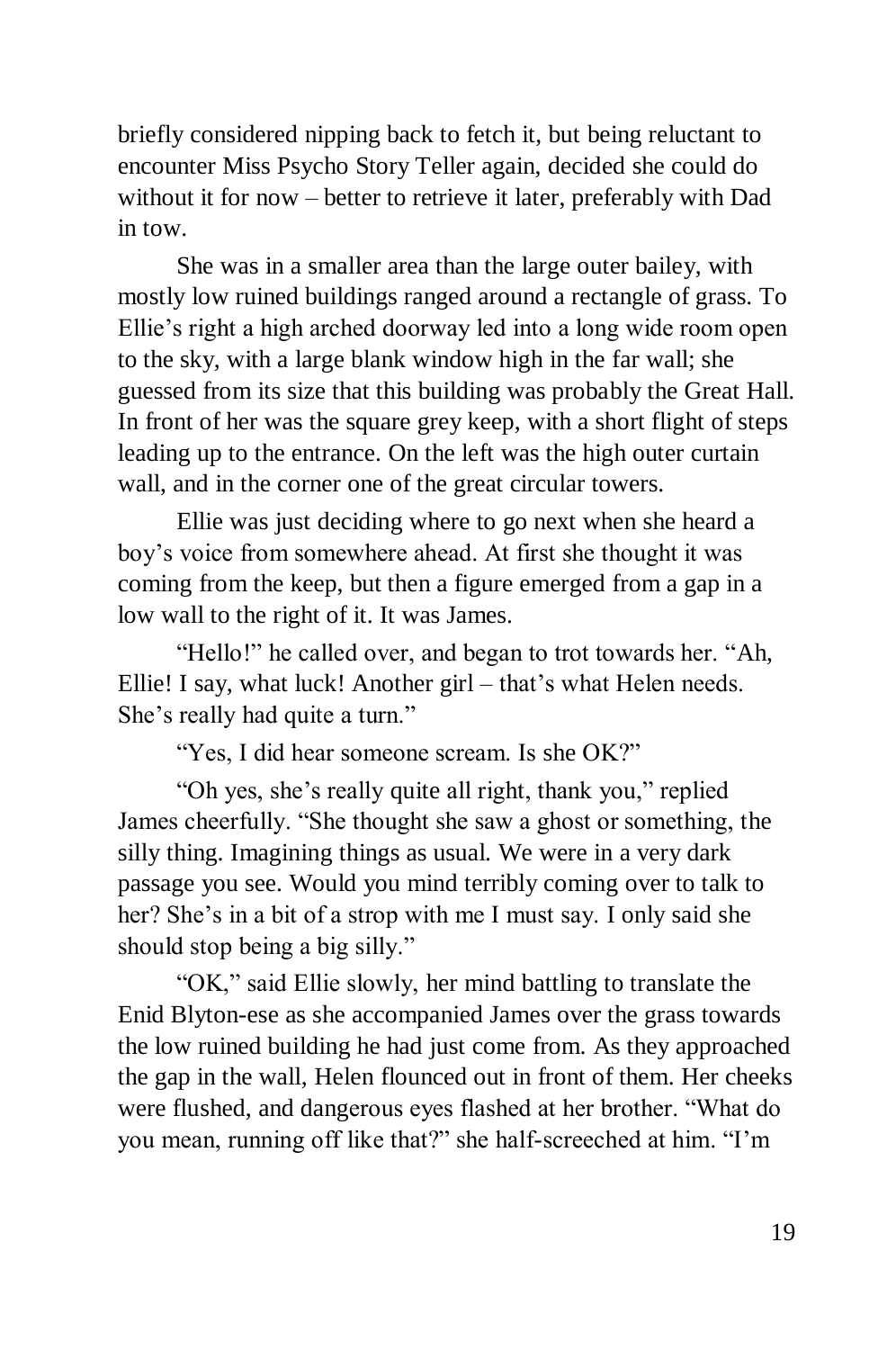upset and you run off! I did hear something I tell you! And then that awful scream! You're just horrid!"

Her eyes flicked over to Ellie and immediately softened. "Oh, Ellie! I'm sorry," she said rather more calmly, "my brother is a frightful idiot sometimes you see."

Only sometimes? Ellie thought, but she said, "What happened? What did you hear?"

"Well it was really very odd." Helen sat down on a nearby wall; James stood nearby with hands in pockets. "We were exploring back there," she continued, gesturing behind her to the section of curtain wall that ran behind the keep, "and we were in a really dark passage. There was only one narrow little window at one end, so you could see hardly anything. I was quite afraid of scuffing my new shoes."

"And how awful that would have been! Never would have heard the end of it!" said James from what he presumably hoped to be a reasonably safe distance.

"Don't listen to him, the pig!" said Helen. "Where was I? Well, we were walking along this passage – stumbling really – feeling the walls as we went along. They were quite damp and mossy." She wrinkled her nose. "A bit horrid and smelly really. I was in front. And then I looked around and I couldn't see James."

"I was right there you know," said James, "just behind you. You must be blind as a bat."

"Don't be so rude!" Helen looked embarrassed as she smiled at Ellie. "You must excuse my brother. He really can be terribly ignorant at times."

"Well, that's a bit rich coming from you," said James. "At least I'm not scared of the dark. Not to mention all that God nonsense you keep filling your head with."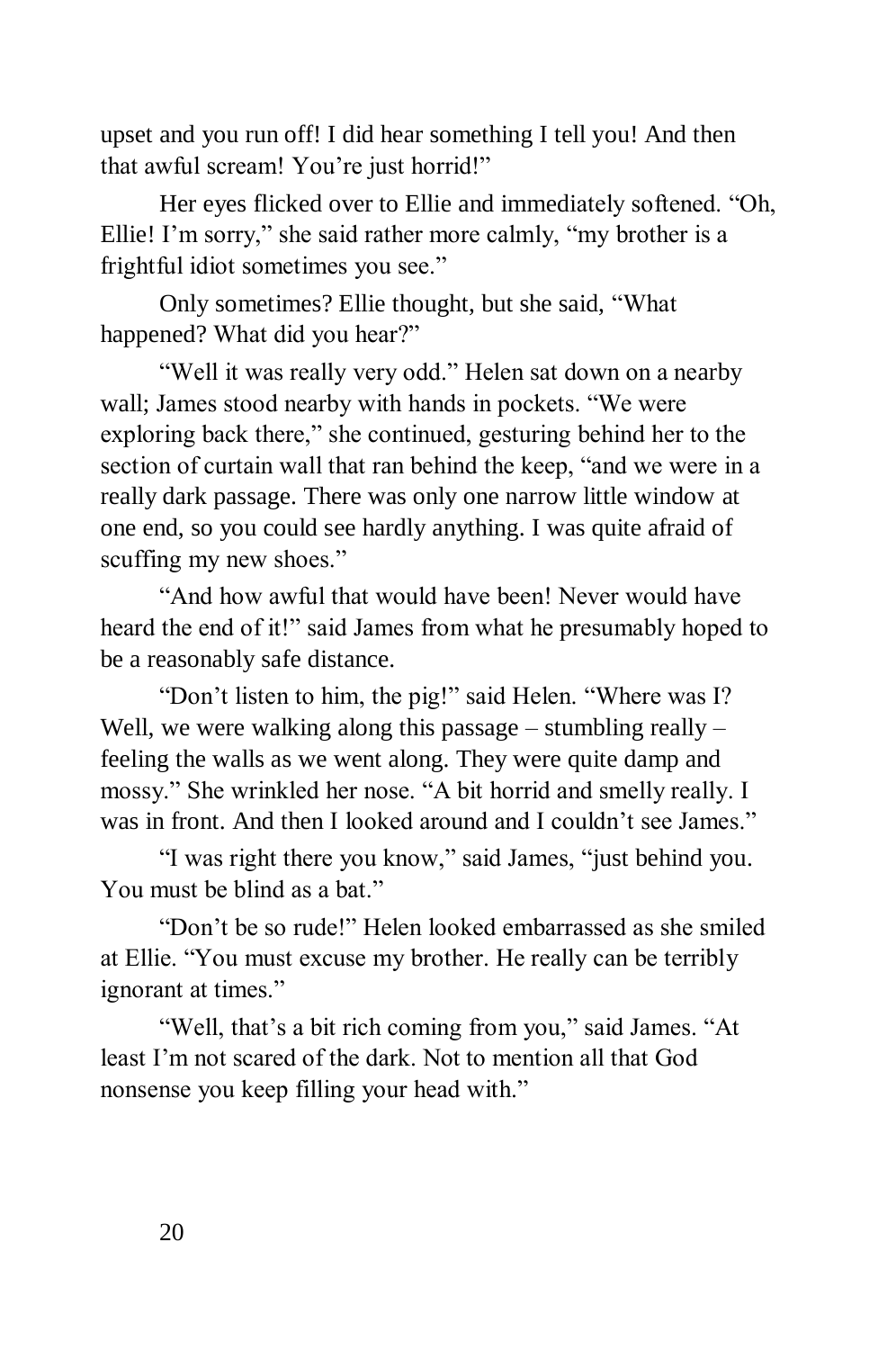"You have to keep going on and on about that don't you?" shot back Helen. "If something doesn't quite fit in with your narrow view of the world you just dismiss it!"

"So you were talking about what happened in the passage?" Ellie interjected hastily, as Helen was looking poised to spring up and give her brother a slap.

Helen sighed. "Pardon? Oh yes. Sorry. Well I couldn't see James – I think he must have wandered off or stayed back to look at something – and then I suddenly felt ..." Her voice tailed off and she visibly shuddered.

The sun beat down and the faint buzzing of an insect was the only sound in the still air as Helen sat quietly, small and pale, gazing down at her hands. Her mind must be still in that dark narrow place, thought Ellie.

Helen's voice was now barely a whisper and Ellie had to strain to hear her. "It sounds so silly but ... the darkness seemed to sort of *press in* on me somehow, and I ... I felt like I couldn't move and I was so cold." She shivered again at the memory. "And then I heard a sort of a voice. A whisper really."

"Well I didn't hear anything," said James.

"Well actually I'm not sure I really *heard* it exactly. It was more like ... like ... a thought or a feeling. Or an impression. I sort of *sensed* the words."

James sighed loudly but said nothing this time. "What did you hear – or sense? What were the words?" Ellie asked quietly. This sounded uncomfortably like her own experience in the chapel.

"It said something like, 'don't go, I'm lonely'. It said it two or three times, I think. The voice sounded quite sad." Helen looked up with wide eyes. "But it was still scary. And after that story that Miss Grant told us …"

"Did it sound like a man or a woman? Or a child?" Ellie asked.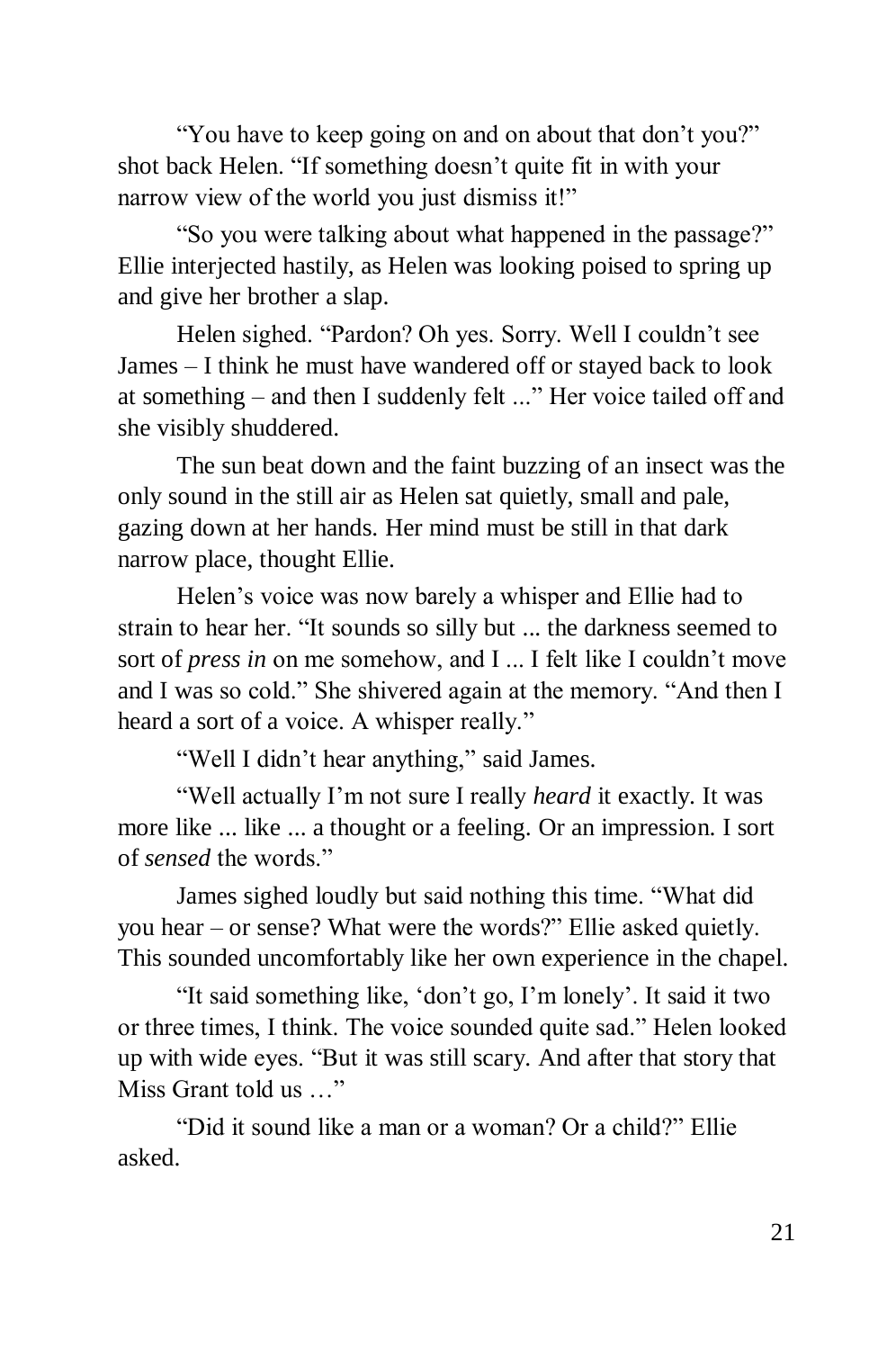Helen hesitated. "Good question. That's a funny thing, I'm not completely certain … but as I said, I don't think it was an actual voice."

"And I was calling her and she didn't seem to hear me," said James. "And then – and even I heard this – there was that scream from outside. I say," – he looked more closely at Ellie, concern written on his face – "it wasn't you was it, old thing? Rather remiss of me not to ask earlier. Did you scream?"

"Well, no," said Ellie in surprise, "I thought the scream was from Helen<sup>"</sup>

"Well she did give a sort of strangled yelp," said James, shaking his head, "and then she suddenly ran into me, grabbed me and started gabbling about ghosts and suchlike."

"I did not give a 'strangled yelp'," said Helen stiffly, "and I didn't gabble anything about ghosts. But I do admit, I jumped about a yard in the air when I heard that scream. It gave me such a turn, after what I'd just heard – well, felt." She stood up and stretched. "I do feel a bit better now. It's nice out here. I don't want to go back in that passage though."

Ellie sat pondering what she had just heard. She had done a lot of wandering around castle ruins in her time without encountering anything ghostly. But today she had had that moment in the chapel, and now Helen had felt or heard something apparently similar in another part of the castle. And then there was that scream. Ellie doubted it had been Sarah Grant – she didn't seem the screaming type somehow, and anyway she had said nothing about it just now. So, there must be someone else in the castle, someone Ellie hadn't yet come across.

"Perhaps it was that other girl?" said Helen.

"What other girl?" asked Ellie.

"Err … I don't know," was Helen's unexpected answer. Her eyes met her brother's and a look of acute confusion passed between them. James scratched his head, and Ellie remembered his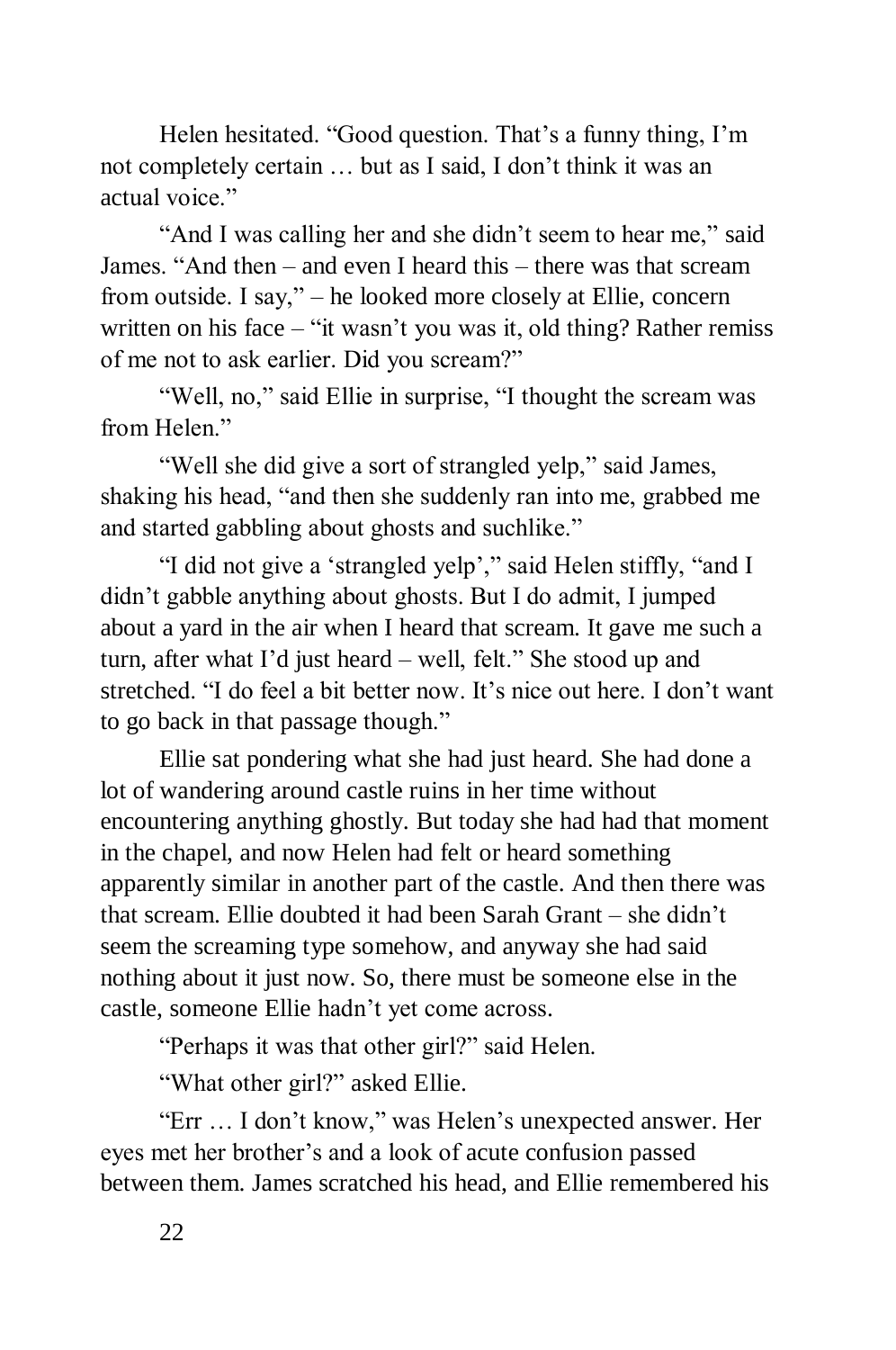rather odd response to her earlier question about the two other people at the picnic rug she thought she had seen from a distance.

"What do you mean? What other girl?" Ellie began to feel uneasy. Warm and bright the weather might be, but there was a chill in the pit of her stomach. She realised she had a growing, gnawing sense that something was wrong.

"Well … the thing is …" started Helen slowly.

"No – no I really don't think so. There wasn't anyone else, Helen. We didn't see those two," cut in James.

"So you did see them too, then?" said Helen, glowering again at her brother. "You told me I was imagining things!"

"Please, what are you talking about?" said Ellie. "Are there others here?"

Helen turned back to Ellie, hesitated as if debating whether to continue, and then evidently decided she should. "Yes. There are two other people that we've seen in the castle – a boy and a girl – about our age I think. We've sort of seen them two or three times, but …"

"So? Who are they?"

"We don't know. We haven't actually spoken to them, you see. And the thing is …"

"Oh, come on sis, there must be some rational …"

"Oh James, please don't! You know quite well you saw them too! And you saw them disappear!"

"Disappear?" Ellie was starting to feel slightly sick, and she still didn't know quite why.

James grunted and turned half away, hands thrust back in pockets. Helen sighed. "I'm sorry, Ellie, you must think I'm talking in riddles. But the last time we saw them – just before we met Miss Grant – they went into a tower just before we did. We followed them in and – well they weren't there."

"Weren't there?"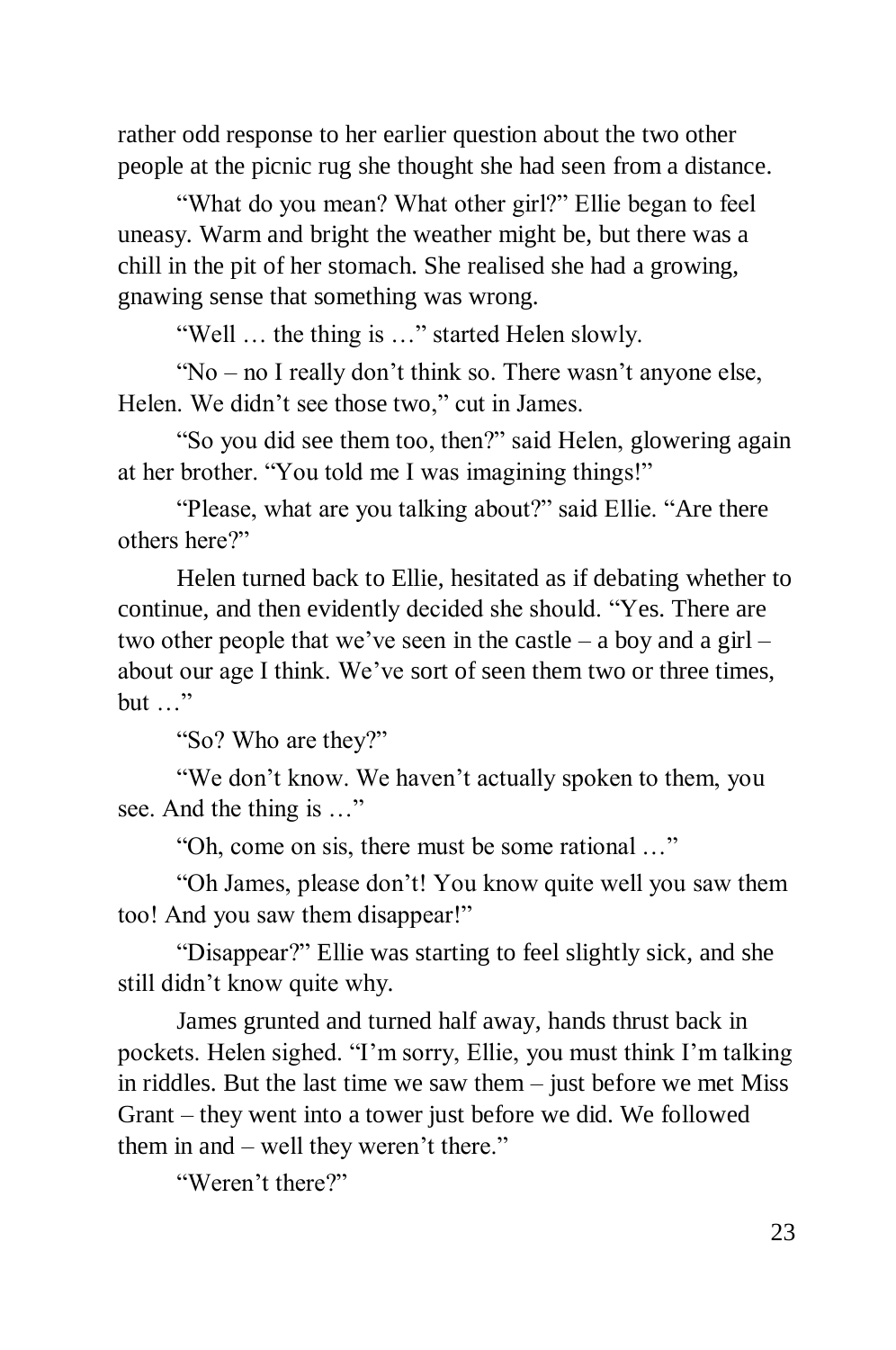"No. There was no sign of them at all. And there was no other way out. They had just disappeared into thin air. And the previous time, I'm sure I saw them – well, it sounds awfully silly I know – I saw them sort of disappear again … I mean one moment they were there and the next they were – well, gone."

Ellie knew what she wanted to ask next, but was just wondering how to say 'do you think they were ghosts?' without sounding like a nutcase, when James sparked back into life. "Oh, this is just ridiculous!" he exclaimed hotly. "Stuff and nonsense! Yes, I did see them  $-$  I admit that  $-$  or I thought I did. There probably are some other people gadding about here somewhere. This castle is open to the general public you know! But this – this sun, you know, this – this *heat*. It can play tricks on the mind. And I'm fairly certain that …"

Then his words dried up, as he noticed what Ellie already had – that Helen was no longer listening but was looking past and between them with wide and frightened eyes. Ellie did not want to turn around, but she did – and saw nothing but the keep; nothing and no-one else.

"What's the matter now, sis?"

"I saw them again," said Helen quietly. "Those two children. They came round the corner and walked into the keep."

The grey tower stood impassively, quiet as the grave; and its open doorway seemed almost to beckon them in.

James cleared his throat. "Are you quite sure? You might have imagined ..."

"Well then!" Helen's fire flared up once more. "Why don't we have a look inside? If I've imagined it, there'll be no-one there, will there? And if they were two *real* people, we'll find them inside. So let's go and see, shall we?"

"Well, steady on old girl, I don't necessarily think …"